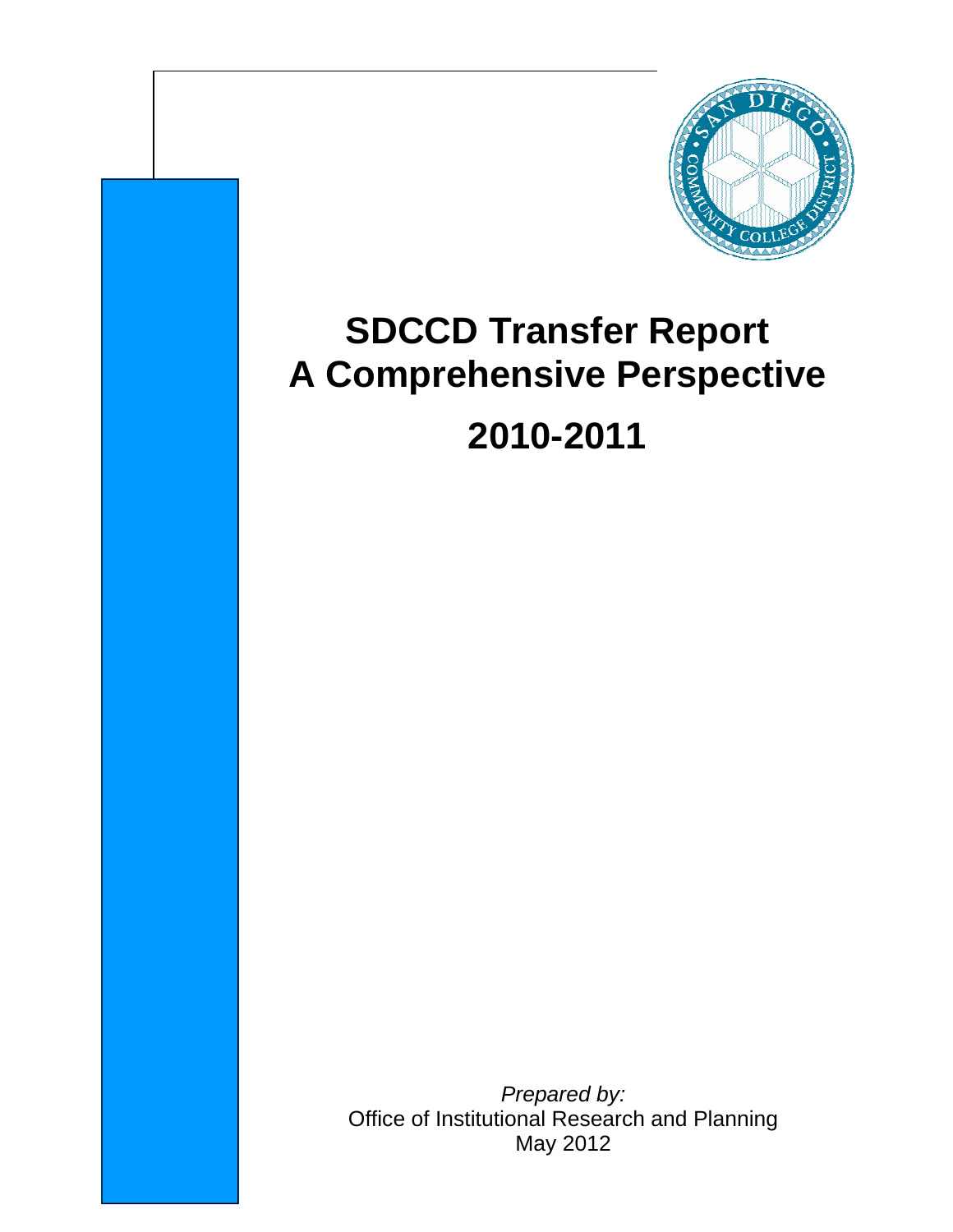# **Table of Contents**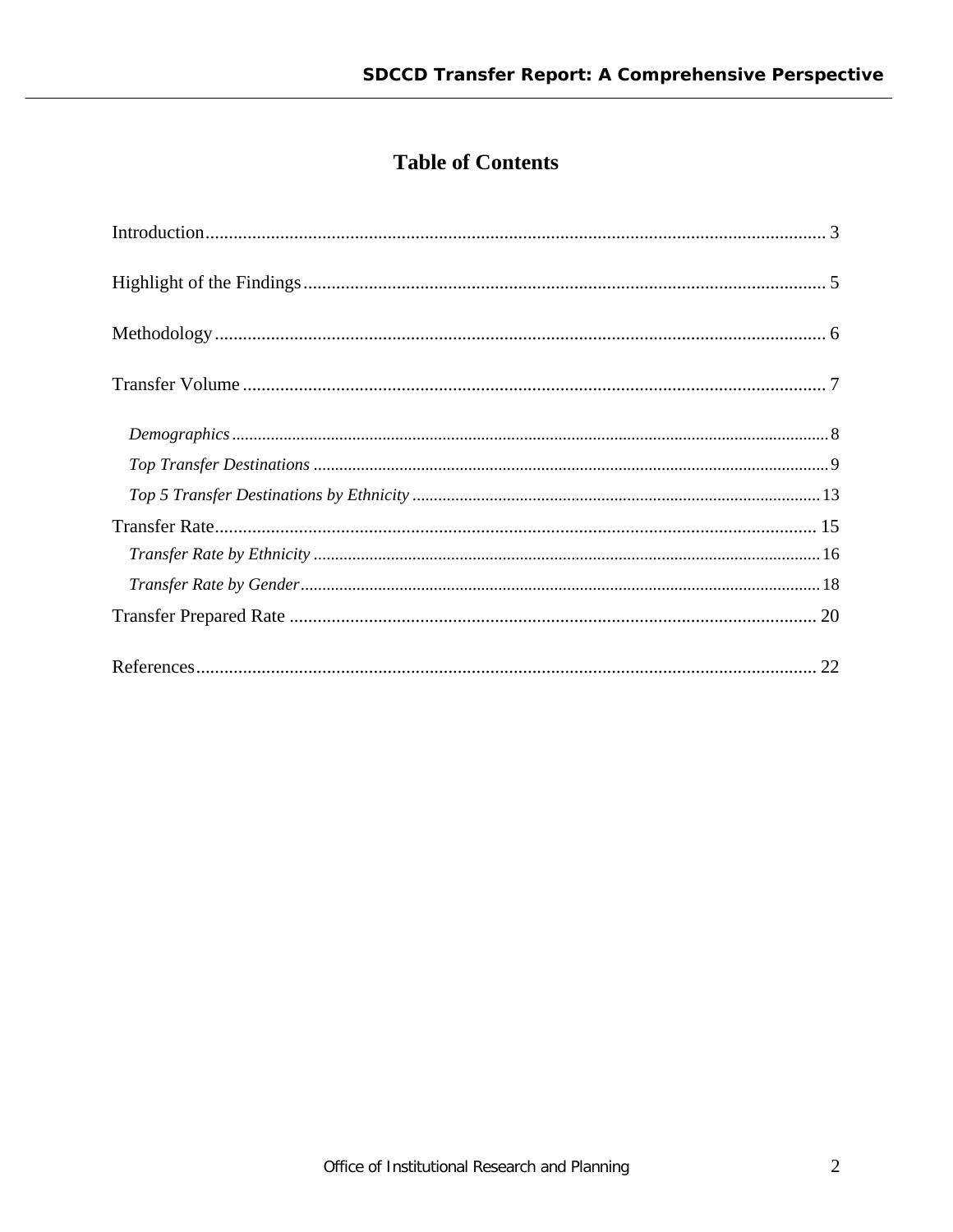## **Introduction**

In 2009, the Obama Administration set a goal for the nation to again lead the world in postsecondary degree attainment. To help achieve this goal, President Obama plans to invest in community colleges nationwide to equip a greater number of people with higher demand skills and education for emerging industries. Part of President Obama's investment plan included requesting from Congress in his 2012 State of the Union address for the need to "Give community colleges the resources they need to become community career centers—places that teach people skills that local businesses are looking for right now, from data management to high-tech manufacturing." California community colleges play a major role in achieving this goal since nearly one quarter (approximately 2.6 million) of the nation's community college students are enrolled here (CCCCO Student Success Taskforce, 2011). In fact, to fulfill California's contribution to the national goal, each year the state must award approximately 16,000 more degrees than the previous year, until one million additional students have earned degrees (Shulock, Offenstein, & Esch, 2011).

The economic future of the nation and California will depend on the success of its community college students. For the state to be economically competitive, the number of workers with degrees and certificates needs to increase to fill higher skilled job openings. Currently, community colleges are faced with barriers such as budget constraints and incoming students that are inadequately prepared (Shulock et al., 2011). However, with the enactment of Senate Bill 1440 in 2011(Transfer Achievement Reform Act), new policies are in place to help offset these barriers. SB 1440 is charged with the following: 1) Requiring the CSU system to accept and guarantee admission to students at a campus of the CSU who have earned an associate's degree for transfer, 2) No longer forcing students to retake coursework at the CSU system when a similar course was completed as part of the associate/transfer requirements, and 3) Students must earn 60 lower division transferable units, including 18 in the major of study and a general education curriculum. Taken together, the intent of this bill is to streamline transfer pathways to the CSU system.

One of the core missions of the community college system is to transfer students to four-year institutions. Colleges place a great deal of emphasis on transfer and on creating clear transfer pathways for students. Instructional programs and course offerings are designed to make transfer possible. Support services are geared toward preparing students for transfer and upper-division level studies. The San Diego Community College District (SDCCD) continues to track the progress and performance of this outcome, particularly as budgets shrink and the four-year institutions narrow their pipeline by capping enrollments, raising tuition, and increasing entry requirements. For instance, the CSUs have started a new enrollment management plans that focus on enforcing local admission priorities which are defined by service areas. In particular, certain CSUs give priority enrollment to students who transfer from local areas. In the case of SDCCD, the local area boundaries for our transfer University to the north (CSU San Marcos) are north of highway 56 in San Diego County extending to southern Orange County and southwestern Riverside County. For our other transfer University to the south (San Diego State University), the local area boundaries are south of highway 56.

Given the importance and emphasis on transfer, this report provides an examination of student transfer patterns from three different perspectives: transfer volume, transfer rate, and transfer prepared rate. **Transfer rate** tracks a cohort of students with similar qualities that characterize a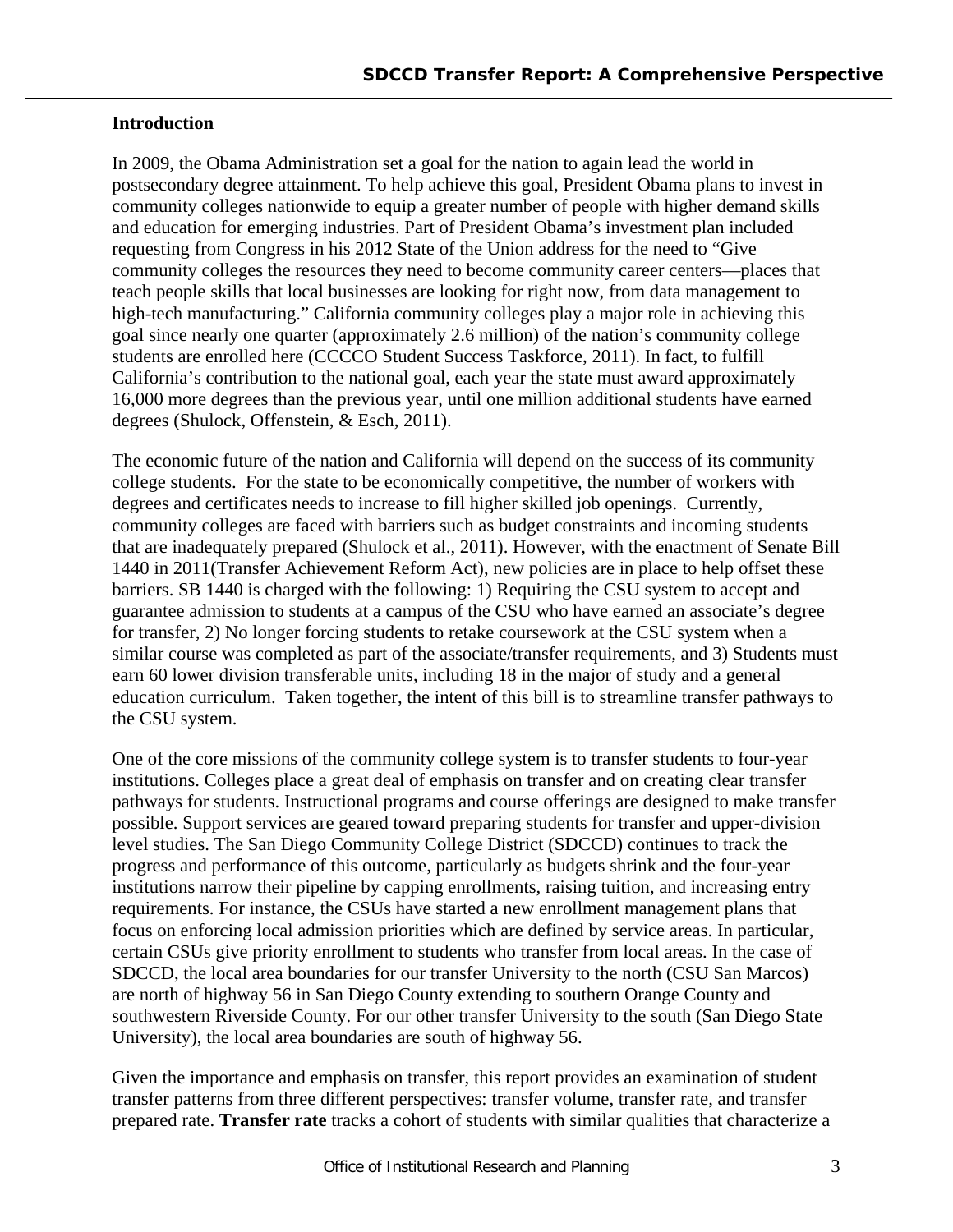particular transfer behavior over a specified period of time. **Transfer volume** is the sheer count of transfer students who have transferred from community college to a four-year institution. Like transfer rate, transfer volume can include specific characteristics to narrow the population under study, however, unlike transfer rate, volume does not involve tracking of a cohort of students. Transfer rate provides information that is time-restricted which could be very useful for informing decisions regarding curriculum, course offerings, and scheduling. Transfer volume on the other hand, identifies the overall number of transfers which may be valuable information when used in tandem with enrollment trends to determine whether or not there are equitable support services among segments in the population. With volume and rate, those students who are **transfer prepared**, but either don't transfer or transfer outside of a specified tracking window, are counted. Much of the good work that colleges do in the area of transfer that effects transfer prepared students can be found in some statewide reports (i.e., ARCC).

This report includes overall transfer volume, rate, and transfer prepared figures for all colleges in the San Diego Community College District, as well as by each individual college (City, Mesa, and Miramar College). Gender and ethnicity information is also included as part of the necessary equity lens for viewing data and information of this type.

The results in this report suggest that when considering transfer volume and rate information together, the typical understanding of what constitutes a transfer student can be challenging. Many people understand "transfer" to be a typical outcome measure of community colleges and student success, which may assume a student having completed 60 units toward a bachelor's degree. However, as data from this report and other statewide reports suggest, the term "transfer" can have multiple meanings depending on the parameters selected and identified as representing transfer pathways. Consequently, transfer pathways are a very important consideration when analyzing and using these data as a valid indicator of community college student success (CCCCO Student Success Taskforce, 2011). Furthermore, curriculum, support services, matriculation, outreach, and other interventions should all be considered influencers of student transfer outcomes. To corroborate this point, the California Community College Chancellor's Office Student Success Task force (2011) stated, "Improved student support structures and better alignment of curriculum with student needs will increase success in transfer."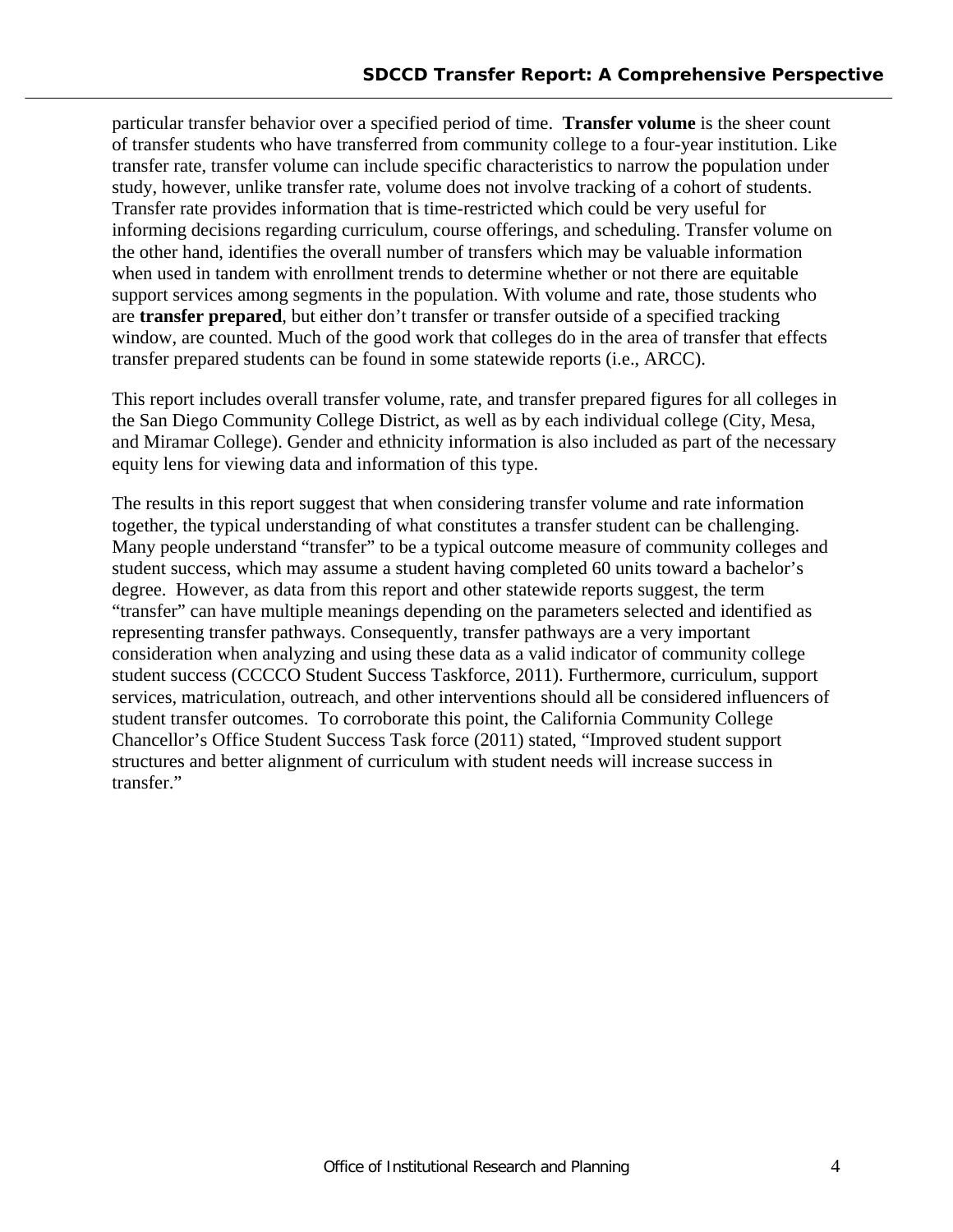## **Highlight of the Findings**

1) The top four-year transfer institution for SDCCD students overall was San Diego State University (SDSU) across all colleges in the district and for each individual college. SDSU transfer volume at the district increased by 17% over five years, from 1,263 in 2006-07 to 1,477 in 2010-11. In Spring 2011, SDSU opened up the spring admission cycle because of an augmentation in state funding, when in previous years admission had been restricted to fall terms. As a result, there was a spike in transfers in 2010-11 because of the increased capacity at SDSU. Between 2007-08 and 2008-09 there was a sharp decline in transfer volume from all colleges in SDCCD to SDSU. This sudden decline in transfer volume is likely a result of admission changes, fee increases, and fewer classes offered due to budget constraints.

2) In regards to ethnicity, both Asian/Pacific Islander and Filipino students displayed the highest transfer rates, whereas African American, American Indian, and Latino students showed the lowest transfer rates. These transfer rate patterns are consistent with the course success and persistence rates of these ethnic groups. In all, both Asian/Pacific Islander and Filipino students had higher course success rates relative to African American and Latino students.

3) On average, there were 293 students labeled as transfer prepared in each transfer cohort. This report defines transfer prepared as those students who completed 60 UC/CSU transferable units, but did not transfer or obtain a degree. When the transfer rate is recalculated with transfer prepared students the rate increases by approximately 6%.

4) Results for the top five transfer destinations by ethnicity showed interesting results. Overall, African American students were more likely to transfer to in-state private institutions (e.g. University of Phoenix and National University) relative to other ethnic groups when examining their respective top five transfer destinations. These results are consistent with the extant literature on student transfers and has been said to be in part a result of the recruitment strategies and financial aid packages offered by these institutions (Moore & Shulock, 2010; Moore, Shulock, & Offenstein, 2009; Sheldon, 2009; van Ommeren, 2010).

5) Taken together, the pattern of results for transfer volume and rate on the various ethnic groups shows that African American students, and in some cases Latino students, were less likely to complete a traditional transfer curriculum (as outlined by the California Master Plan), and then transfer to public institutions such as a UC or CSU. These ethnic groups were more likely to transfer to an in-state private institution such as the University of Phoenix or National University without completing a traditional transfer curriculum.

6) Given the results of this report and the existing literature on transfer, it is important to consider the implications. First, underrepresented minorities, including African American and Latino students that attend in-state private institutions, tend to have higher educational indebtedness due to the astronomical cost of attending these types of institutions (Moore & Shulock, 2010). Second, the completion rates of these ethnic groups that attend the in-state private institutions are quite low relative to the completion rates of the in-state public institutions (Moore & Shulock, 2010; van Ommeren, 2010).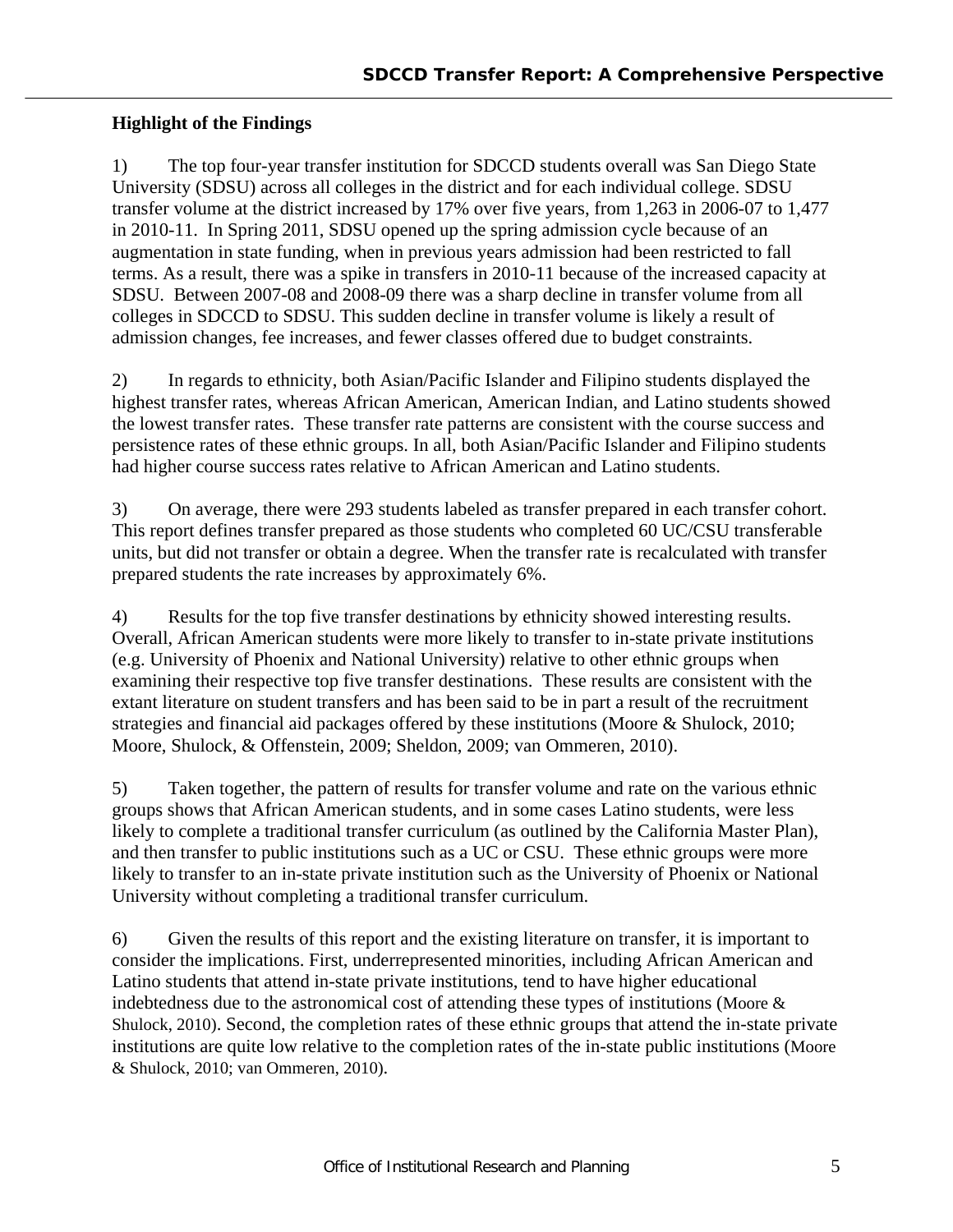## **Methodology**

**Transfer Volume:** Data for the transfer volume tables and figures came from the National Student Clearinghouse (NSC). One of the advantages to using NSC is that student transfer behavior can be tracked and identified at both the national and state levels. Data for students who attended one of the District's three colleges—City, Mesa, or Miramar—for both public and private institutions was sent to the NSC and matched against their transfer student database according to the first college a student attended in the SDCCD. NSC then returned the matched dataset to the District Office of Institutional Research and Planning (IRP). IRP put further parameters on the dataset and defined transfer volume as the total number of students who transferred to a 4-year institution and were enrolled at an SDCCD college at any time within three semesters prior to transferring (including stop outs). The student must also have completed 12 or more transferrable units within six years prior to transferring to a 4-year institution.

**Transfer Rate:** Data for the transfer rate tables and figures came from the California Community Colleges Chancellor's Office Data on Demand system. The data are used in the ARCC Report to calculate the Student Progress and Achievement Rate (SPAR). The data included three different cohorts that were tracked for six years each. The cohorts consist of firsttime students who completed 12 units in a six year period and who attempted a degree applicable English or math course. Completing 12 units is a behavioral signal that some researchers advise using to calculate transfer rate compared to a self-reported educational goal (Hom, 2009). To calculate the transfer rate, the number of students who successfully transferred to a four-year institution were divided by the initial cohort and then multiplied by 100. One of the advantages to using the Data on Demand (DOD) system is that students can be identified throughout the state's community college system.

**Transfer Prepared Rate:** Students who reach transfer prepared status, but do not transfer to a four-year institution or obtain an associate's degree are added to students who transfer to a fouryear institution to calculate the transfer prepared rate. Students are transfer prepared when they have successfully completed 60 UC/CSU transferable units with a GPA greater than or equal to 2.0. Transfer prepared data came from the California Community Colleges Chancellor's Office DOD system. The cohort parameters used to define transfer rate also apply to this definition of transfer prepared.

*Note.* Approximately 1% of the SDCCD submissions to the NSC are not reported due to students requesting their information be blocked from sharing with institutions other than their home institution in accordance with the Family Educational Rights and Privacy Act (FERPA) and institutions not participating in data sharing.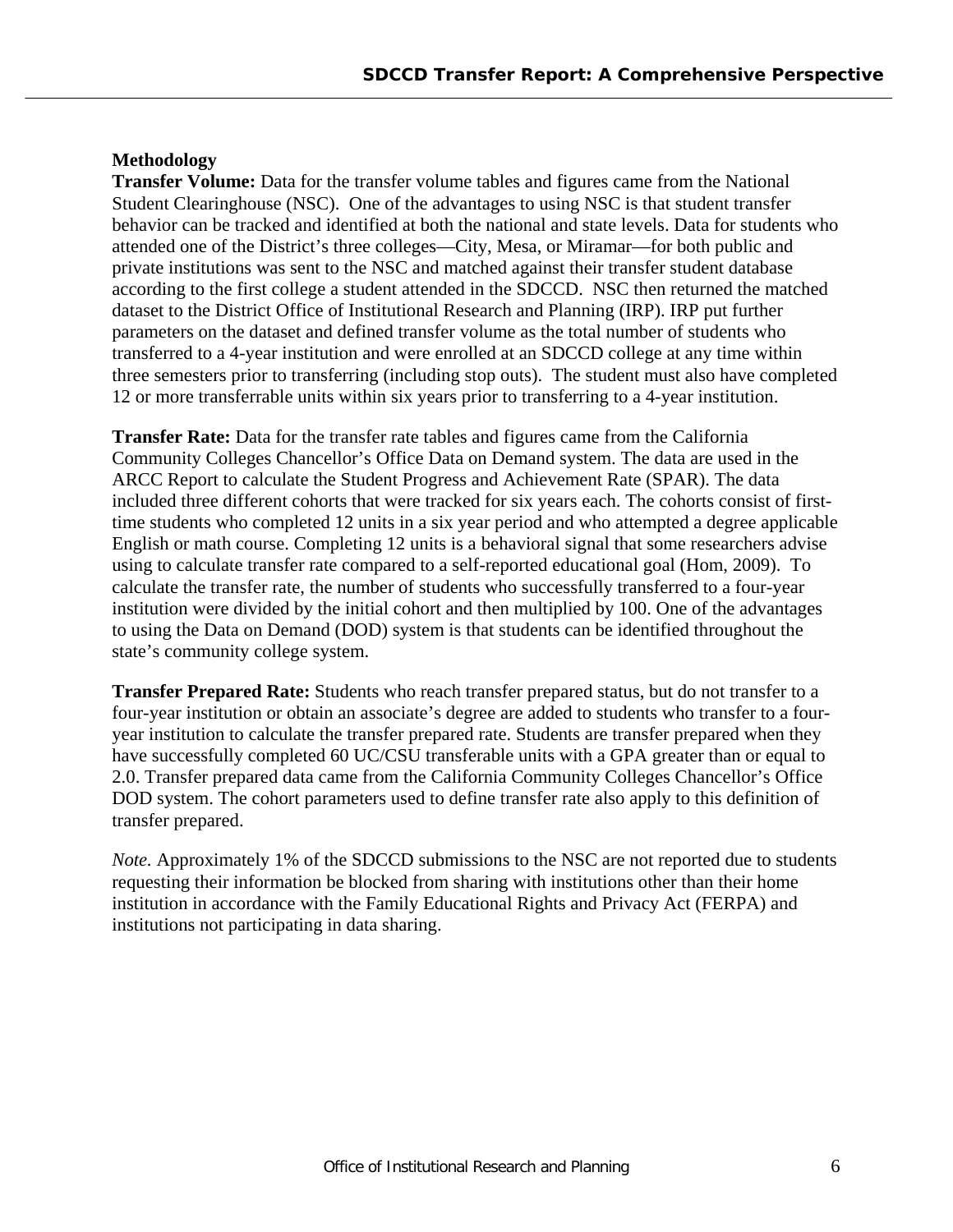## **Transfer Volume**

Overall, the annual transfer volume for all colleges in the District increased by 19%, from 3,234 in 2006-07 to 3,843 in 2010-11. Trends for each individual college followed the same pattern within the same time frame. In particular, the annual transfer volume increased at City College by 32%, from 730 in 2006-07 to 964 in 2010-11, increased at Miramar College by 33%, from 600 in 2006-07 to 800 in 2010-11, and increased at Mesa College by 9%, from 1,904 in 2006-07 to 2,079 in 2010-11.

Data also show that there was a significant increase in transfer volume between the 2009-10 and 2010-11 academic years. This is most likely due to the fact that in Spring 2011, SDSU opened up the spring admission cycle because of an augmentation in state funding, when in previous years admission had been restricted to fall terms. As a result, there was a spike in transfer volume for 2010-11. In particular, San Diego State University showed a 55% increase in transfer volume for the Spring 2011 term admissions relative to a 32% transfer volume increase for the Fall 2011 term admissions. Furthermore, it is important to note that Mesa College accounted for the majority of the transfer volume of all colleges in the district. However, proportionally Mesa College has had the smallest increase in transfer volume between 2006-07 and 2010-11 (9%). This is perhaps due to the fact that Mesa College has the largest student population of the three colleges.



Figure 1. Overall Transfer Volume for All Colleges and by College

|  |  | Table 1. Overall Transfer Volume for All Colleges and by College |  |
|--|--|------------------------------------------------------------------|--|
|  |  |                                                                  |  |

|                 | 2006-07 | 2007-08 | 2008-09 | 2009-10 | 2010-11 | % Change<br>06/07-10/11 |
|-----------------|---------|---------|---------|---------|---------|-------------------------|
| City College    | 730     | 763     | 676     | 812     | 964     | 32%                     |
| Mesa College    | 1.904   | 1.834   | 1.651   | 1.791   | 2.079   | 9%                      |
| Miramar College | 600     | 618     | 585     | 702     | 800     | 33%                     |
| All Colleges    | 3,234   | 3,215   | 2.912   | 3,305   | 3,843   | 19%                     |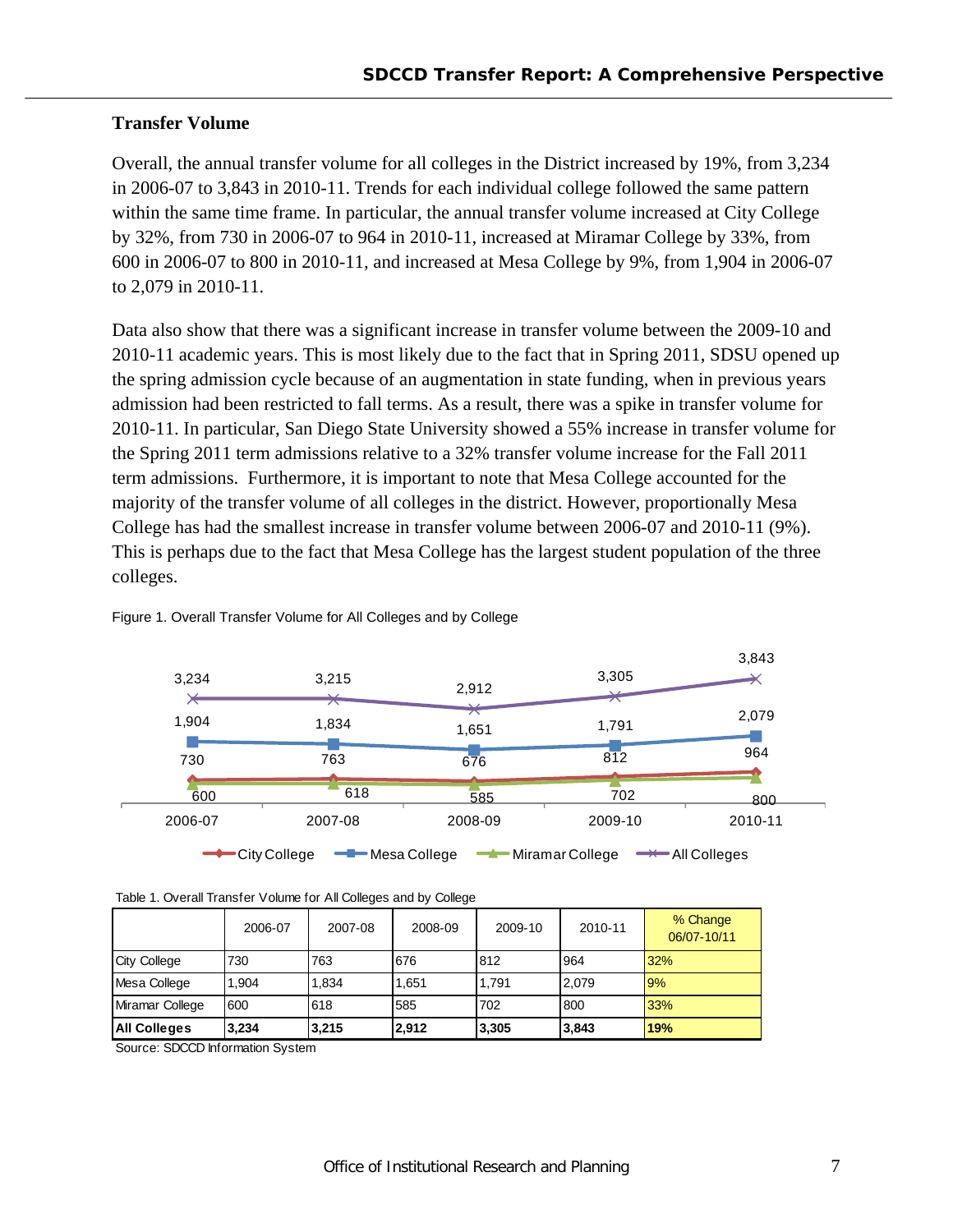## *Demographics*

Of all the students who transferred from all colleges in the district between 2006-07 and 2010- 11, almost half were White students (45%) on average. Both Latino students (17%) and Asian/Pacific Islander students (13%) had the next highest transfer volume between 2006-07 and 2010-11. All ethnic groups displayed an increase in annual transfer volume between 2006-07 and 2010-11.

 In particular, Latino students displayed the greatest increase in transfer volume (44%), from 488 in 2006-07 to 705 in 2010-11. In regard to gender, of those who transferred from all colleges in the district between 2006-07 and 2010-11, on average, 53% were female students and 47% were male students. The transfer volume for both female and male students increased 16% and 22%, respectively, between 2006-07 and 2010-11.

It is important to note that the transfer volume among ethnicities is somewhat representative of the student populations that SDCCD serves, with the exception of Latino and White student transfers. In particular, Latino student five year transfer volume average (17%) is well below the districtwide Latino student population average (28%; Fact Book 2011). Furthermore, White student five year transfer volume average (45%) is well above the districtwide White student population average (35%; Fact Book 2011).

|                        |       | 2006-07 |      | 2007-08                                      |       | 2008-09 |         | 2009-10 |            | 2010-11 | <b>All Colleges Average</b><br>06/07-10/11 | % Change<br>06/07-10/11 |
|------------------------|-------|---------|------|----------------------------------------------|-------|---------|---------|---------|------------|---------|--------------------------------------------|-------------------------|
| African American       | 197   | 6%      | 159  | 5%                                           | 184   | 6%      | 195     | 6%      | 255        | 7%      | 6%                                         | 29%                     |
| American Indian        | 21    | 1%      | 23   | 1%                                           | 20    | 1%      | 21      | 1%      | 28         | 1%      | 1%                                         | 33%                     |
| Asian/Pacific Islander | 453   | 14%     | 430  | 13%                                          | 369   | 13%     | 427     | 13%     | 478        | 12%     | 13%                                        | 6%                      |
| Filipino               | 183   | 6%      | 204  | 6%                                           | 164   | 6%      | 172     | 5%      | 191        | 5%      | 6%                                         | 4%                      |
| Latino                 | 488   | 15%     | 538  | 17%                                          | 456   | 16%     | 577     | 17%     | 705        | 18%     | 17%                                        | 44%                     |
| White                  | 1.439 | 44%     | .447 | 45%                                          | 1.327 | 46%     | 1.482 I | 45%     | 1.666      | 43%     | 45%                                        | 16%                     |
| Other                  | 131   | 4%      | 116  | 4%                                           | 102   | 4%      | 131     | 4%      | 180        | 5%      | 4%                                         | 37%                     |
| Unreported             | 322   | 10%     | 298  | 9%                                           | 290   | 10%     | 300     | 9%      | 340        | 9%      | 9%                                         | 6%                      |
| Total                  |       |         |      | 3,234  100%  3,215  100%  2,912  100%  3,305 |       |         |         |         | 100% 3.843 | 100%    | 100%                                       | 19%                     |

Table 2. All Colleges Annual Transfers by Ethnicity

Source: SDCCD Information System

| Table 3. All Colleges Annual Transfers by Gender |  |  |
|--------------------------------------------------|--|--|
|--------------------------------------------------|--|--|

|               | 2006-07   |    |                                                             | 2007-08 |           | 2008-09 | 2009-10   |    | 2010-11   |     | <b>All Colleges Average</b><br>06/07-10/11 | % Change<br>06/07-10/11 |
|---------------|-----------|----|-------------------------------------------------------------|---------|-----------|---------|-----------|----|-----------|-----|--------------------------------------------|-------------------------|
| <b>Female</b> | 1.702 53% |    | $1.713$ 53%                                                 |         | 1,589 55% |         | 1,779 54% |    | 1.972 51% |     | 153%                                       | 16%                     |
| Male          | 1.531 47% |    | 1.501 47%                                                   |         | 1.322 45% |         | 1.525 46% |    | ¶1,871 ⊾  | 49% | 147%                                       | 22%                     |
| Unreported    |           | 0% |                                                             | 0%      |           | 10%     |           | 0% | 10        | 0%  | 10%                                        | $-100%$                 |
| Total         |           |    | 3,234 100% 3,215 100% 2,912 100% 3,305 100% 3,843 100% 100% |         |           |         |           |    |           |     |                                            | 19%                     |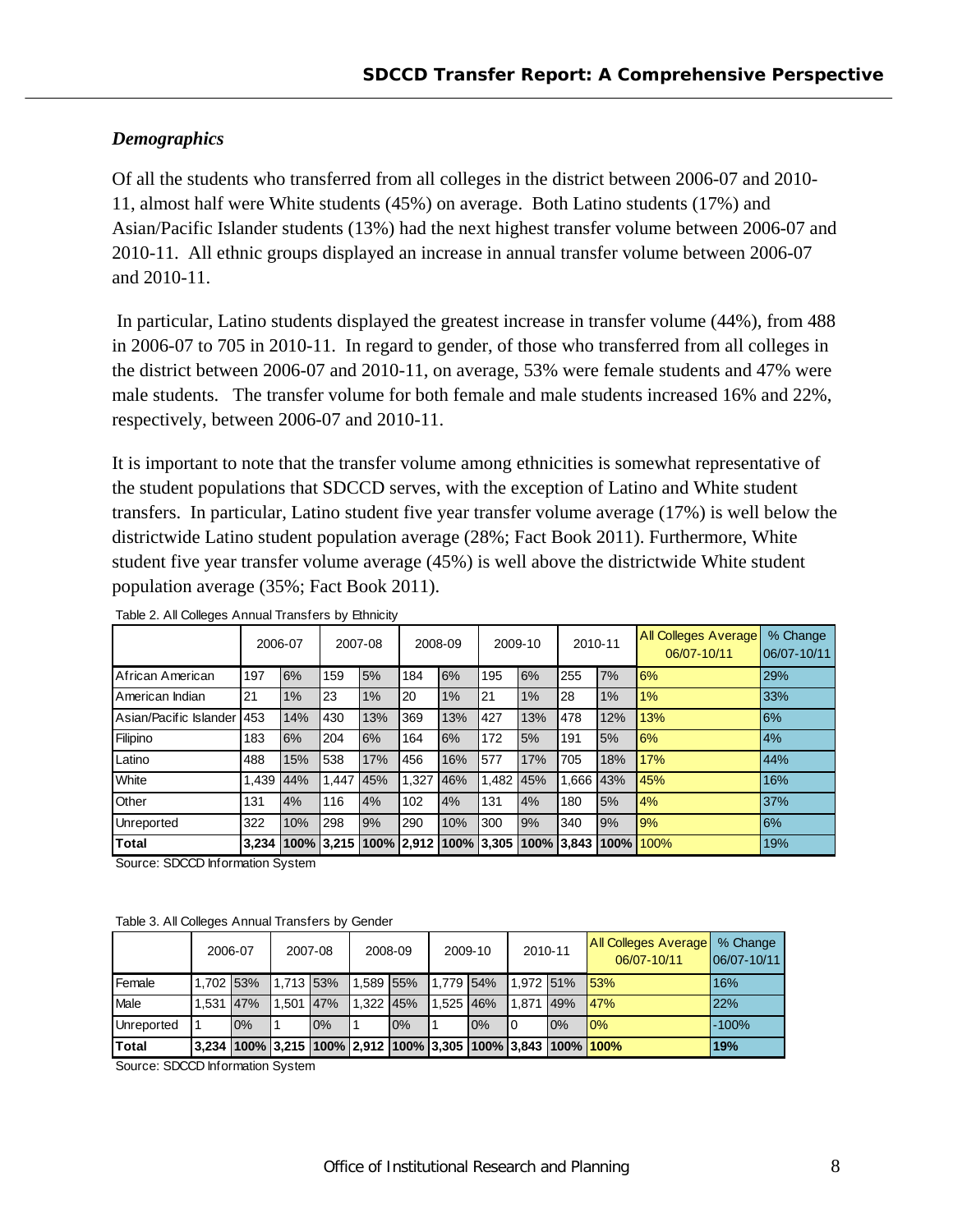## *Top Transfer Destinations*

The top two four-year transfer institutions were San Diego State University (SDSU) and University of California, San Diego (UCSD) across all colleges in the district and for each individual college (City, Mesa, & Miramar). For SDSU, the transfer volume increased by 17%, from 1,263 in 2006-07 to 1,477 in 2010-11. Although, between 2007-08 and 2008-09 there was a sharp decline (44%) in transfer volume from all colleges in SDCCD to SDSU. This is likely a result of admission changes, fee increases, and fewer classes offered due to budget constraints. The decline in transfers to UCSD is likely due to rising admission standards and impaction.

The remaining top three institutions were consistent across all colleges in the district and each individual college, but varied slightly in rank by college. For instance, at City College, transfer volumes to National University  $(3<sup>rd</sup>)$  and University of Phoenix  $(4<sup>th</sup>)$  ranked higher than at Mesa (4<sup>th</sup> ranking & University of Phoenix did not place, respectively) and Miramar College (4<sup>th</sup> & 5<sup>th</sup>) ranking, respectively). According to the *Transfer Velocity Report* (2010) from The RP Group, this may be due to City having strong relationships with private colleges which they host on a regular basis (Mery et al., 2010).

Although transfer volume fluctuated from year to year, general trends indicated that the district transfer volume to UCSD and CSU San Marcos declined (25% & 48%, respectively) between 2006-07 and 2010-11, whereas transfer volume to SDSU, National University, and University of Phoenix increased (17%, 48%, & 29%, respectively) within the same time period.

One explanation for the downward trend for CSU San Marcos was the new enrollment management plan. CSU San Marcos which declared "impaction", now gives priority admission to students who transfer from local areas. The local area boundaries for CSU San Marcos are north of highway 56 in San Diego County extending to southern Orange County and southwestern Riverside County. The colleges from SDCCD fall outside of this local area and as a result, out of area students were placed on a waitlist if they had a 3.0 GPA or higher. In fact, most students on the waitlist did not get in.

Other transfer institutions that fell into the top ten were: University of San Diego, Ashford University, UC Berkeley, UC Los Angeles and San Francisco State University.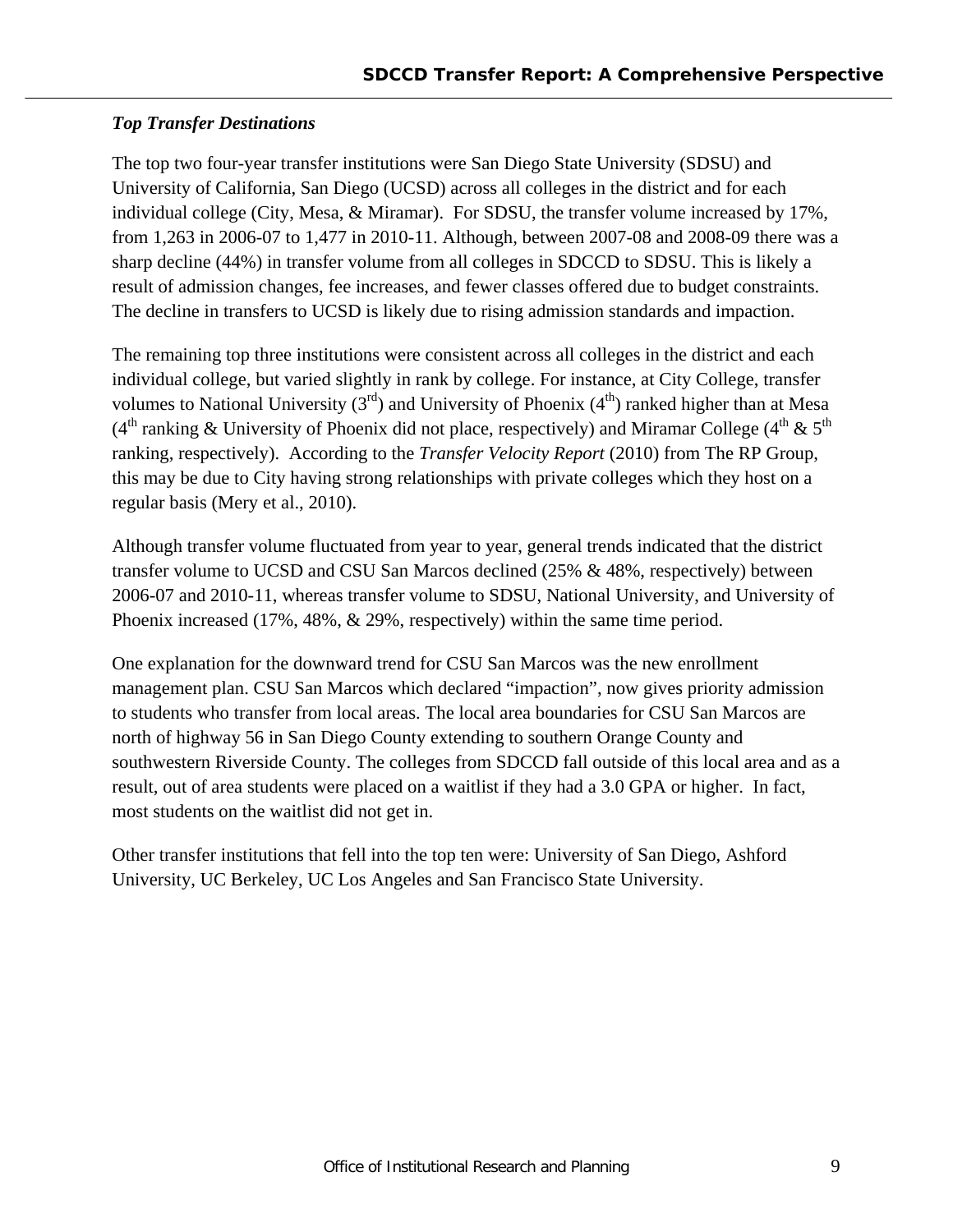

Figure 2. SDCCD -Top Five 4-Year Transfer Institutions 2006-07 to 2010-11

| TADIU T. ODOOD TIJD I IVU T TUAT HAHSIU IIISIIUIUIIS ZUUU UT IU ZUTU T I |         |            |         |            |         |      |         |      |         |               |                         |  |  |
|--------------------------------------------------------------------------|---------|------------|---------|------------|---------|------|---------|------|---------|---------------|-------------------------|--|--|
|                                                                          | 2006-07 |            | 2007-08 |            | 2008-09 |      | 2009-10 |      | 2010-11 |               | % Change<br>06/07-10/11 |  |  |
| San Diego State University                                               | 1.263   | 57%        |         | $.255$ 60% | 707     | 44%  | 913     | 48%  | 1.477   | 65%           | 17%                     |  |  |
| UC San Diego                                                             | 462     | 21%        | 406     | 19%        | 482     | 30%  | 384     | 20%  | 347     | 15%           | $-25%$                  |  |  |
| <b>CSU San Marcos</b>                                                    | 239     | 11%        | 210     | 10%        | 159     | 10%  | 245     | 13%  | 124     | 5%            | $-48%$                  |  |  |
| National University                                                      | 130     | 6%         | 128     | 6%         | 152     | 9%   | 201     | 11%  | 192     | 8%            | 48%                     |  |  |
| University Of Phoenix                                                    | 111     | 5%         | 88      | 4%         | 110     | 7%   | 167     | 9%   | 143     | 6%            | 29%                     |  |  |
| <b>Total</b>                                                             | 2.205   | 100% 2.087 |         | 100%       | 11.610  | 100% | 1.910   | 100% | 12.283  | $100\%$ $4\%$ |                         |  |  |

Table 4. SDCCD -Top Five 4-Year Transfer Institutions 2006-07 to 2010-11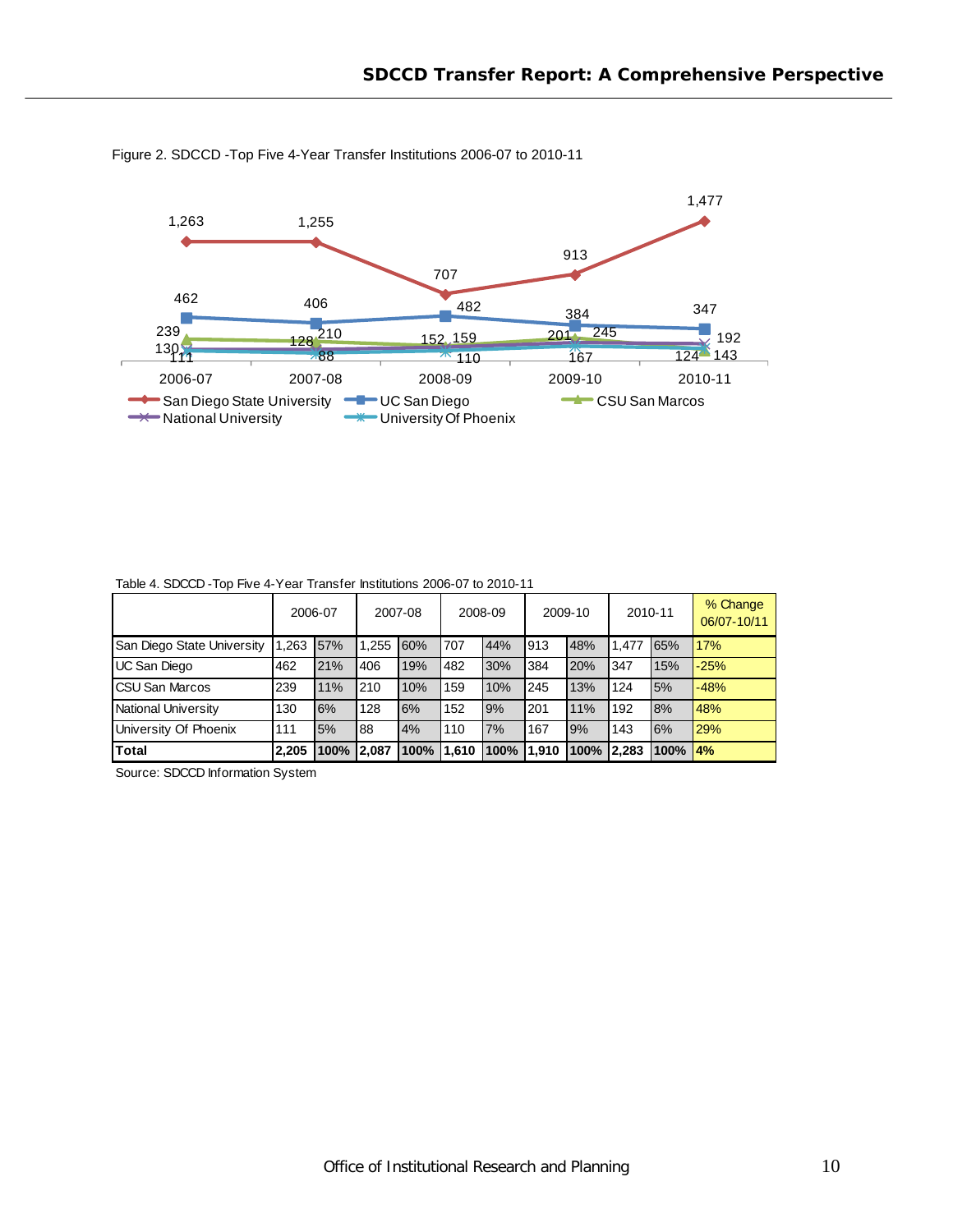

Table 5. City College -Top Five 4-Year Transfer Institutions 2006-07 to 2010-11

|                            |     | 2006-07 |     | 2007-08 |     | 2008-09 |     | 2009-10  |           | 2010-11 | % Change<br>06/07-10/11 |
|----------------------------|-----|---------|-----|---------|-----|---------|-----|----------|-----------|---------|-------------------------|
| San Diego State University | 313 | 62%     | 338 | 67%     | 164 | 46%     | 226 | 49%      | 369       | 64%     | 18%                     |
| <b>UC San Diego</b>        | 73  | 15%     | 66  | 13%     | 87  | 24%     | 79  | 17%      | 71        | 12%     | $-3%$                   |
| National University        | 36  | 7%      | 51  | 10%     | 49  | 14%     | 68  | 15%      | 166       | 11%     | 83%                     |
| University Of Phoenix      | 50  | 10%     | 22  | 4%      | 37  | 10%     | 61  | 13%      | 151       | 9%      | 2%                      |
| <b>CSU San Marcos</b>      | 31  | 6%      | 24  | 5%      | 19  | 5%      | 26  | 6%       | <b>20</b> | 3%      | $-35%$                  |
| <b>Total</b>               | 503 | 100%    | 501 | $100\%$ | 356 | 100%    | 460 | 100% 577 |           | 100%    | 15%                     |

Source: SDCCD Information System

Figure 4. Mesa College - Top Five 4-Year Transfer Institutions 2006-07 to 2010-11



|  |  |  |  | Table 6. Mesa College - Top Five 4-Year Transfer Institutions 2006-07 to 2010-11 |
|--|--|--|--|----------------------------------------------------------------------------------|
|  |  |  |  |                                                                                  |
|  |  |  |  |                                                                                  |

|                            | 2006-07 |      | 2007-08 |         | 2008-09 |      | 2009-10 |      | 2010-11 |      | % Change<br>06/07-10/11 |
|----------------------------|---------|------|---------|---------|---------|------|---------|------|---------|------|-------------------------|
| San Diego State University | 740     | 58%  | 711     | 61%     | 420     | 48%  | 503     | 52%  | 810     | 66%  | 9%                      |
| <b>UC San Diego</b>        | 299     | 23%  | 256     | 22%     | 271     | 31%  | 204     | 21%  | 206     | 17%  | $-31%$                  |
| <b>CSU San Marcos</b>      | 110     | 9%   | 106     | 9%      | 75      | 9%   | 117     | 12%  | 54      | 4%   | $-51%$                  |
| National University        | 65      | 5%   | 50      | 4%      | 74      | 8%   | 81      | 8%   | 184     | 7%   | 29%                     |
| University of San Diego    | 59      | 5%   | 52      | 4%      | 40      | 5%   | 69      | 7%   | 68      | 6%   | 15%                     |
| <b>Total</b>               | 1,273   | 100% | 1.175   | $100\%$ | 880     | 100% | 974     | 100% | 1.222   | 100% | $-4%$                   |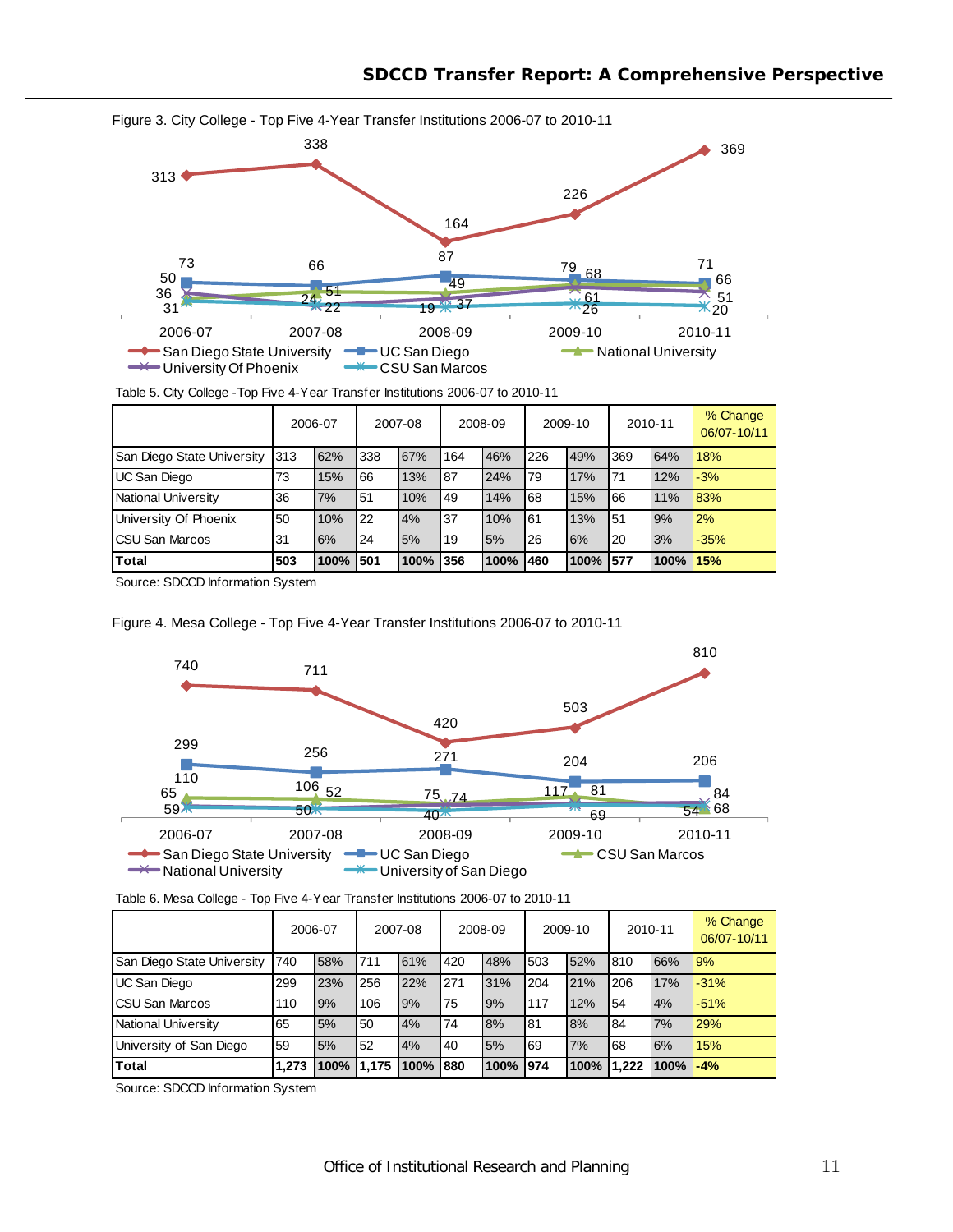

Figure 5. Miramar College - Top Five 4-Year Transfer Institutions 2006-07 to 2010-11

Table 7. Miramar College -Top Five 4-Year Transfer Institutions 2006-07 to 2010-11

|                            | 2006-07 |      |     | 2007-08 |     | 2008-09 |     | 2009-10  | 2010-11 |      | % Change<br>06/07-10/11 |
|----------------------------|---------|------|-----|---------|-----|---------|-----|----------|---------|------|-------------------------|
| San Diego State University | 210     | 47%  | 206 | 49%     | 123 | 33%     | 184 | 40%      | 298     | 61%  | 42%                     |
| UC San Diego               | 90      | 20%  | 84  | 20%     | 124 | 34%     | 101 | 22%      | 70      | 14%  | $-22%$                  |
| <b>ICSU San Marcos</b>     | 98      | 22%  | 80  | 19%     | 65  | 18%     | 102 | 22%      | 50      | 10%  | $-49%$                  |
| National University        | 29      | 6%   | 27  | 6%      | 29  | 8%      | 52  | 11%      | 42      | 9%   | 45%                     |
| University Of Phoenix      | 20      | 4%   | 26  | 6%      | 28  | 8%      | 24  | 5%       | 31      | 6%   | 55%                     |
| <b>Total</b>               | 447     | 100% | 423 | 100%    | 369 | 100%    | 463 | 100% 491 |         | 100% | 10%                     |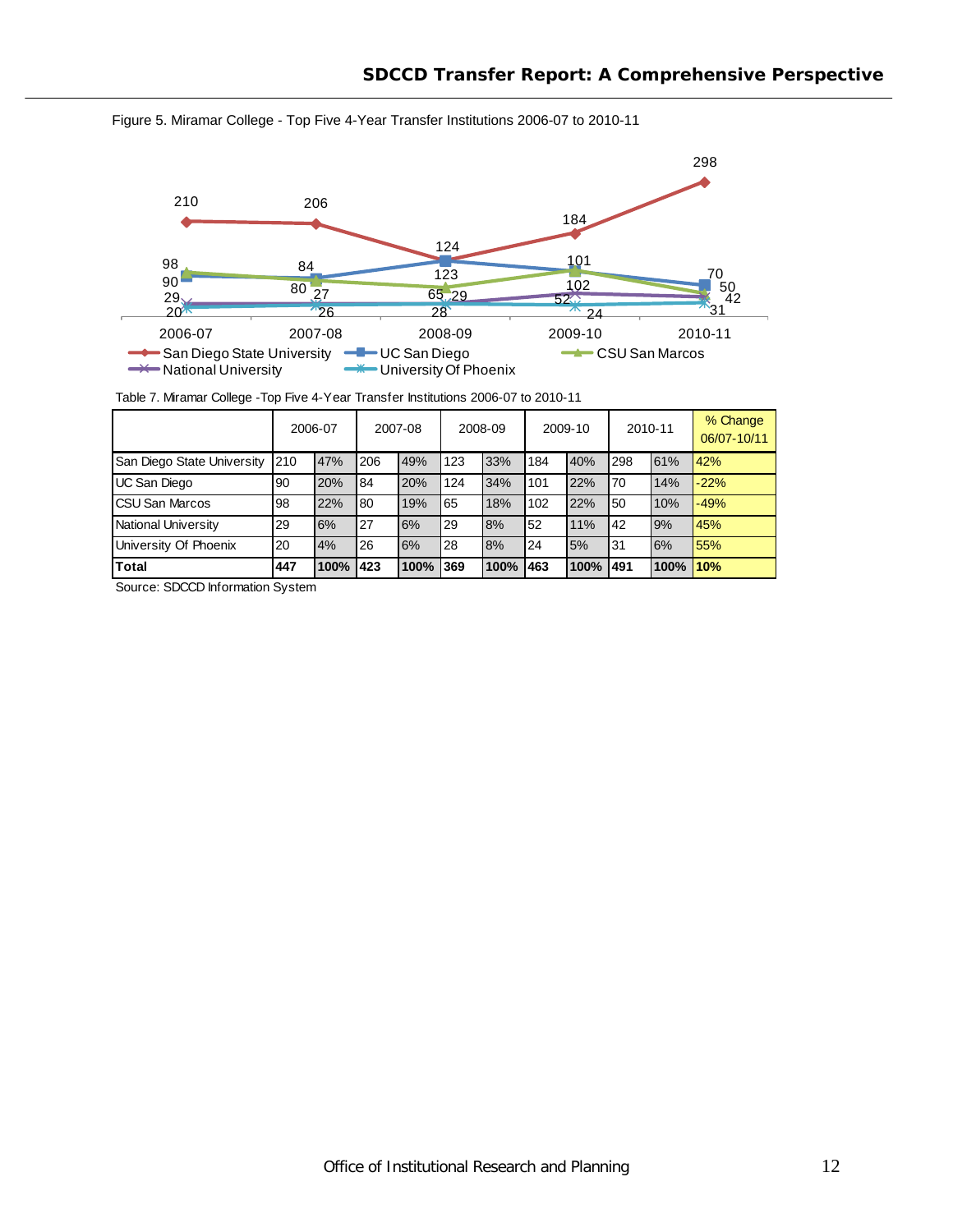## *Top 5 Transfer Destinations by Ethnicity*

The top four-year transfer institution was San Diego State University (SDSU) among all ethnic groups within all colleges in the district. The second top four-year institution was the University of California, San Diego (UCSD) among most of the ethnic groups, with the exception of African American students. For African American students, the second top four-year institution was the University of Phoenix. The remaining top four-year institutions varied somewhat in name and rank across each ethnic group.

However, it appears that African American students were more likely to transfer to in-state private institutions relative to other ethnic groups. This pattern is consistent with the extant literature on student transfers (Moore & Shulock, 2010; Moore, Shulock, & Offenstein, 2009; Sheldon, 2009; van Ommeren, 2010). Furthermore, results from the previous section showed that private institutions ranked higher in transfer volume at City College than at Mesa and Miramar Colleges.

|                            | 2006-07 |      | 2007-08 |      | 2008-09 |      | 2009-10 |      | 2010-11 |      | % Change<br>06/07-10/11 |
|----------------------------|---------|------|---------|------|---------|------|---------|------|---------|------|-------------------------|
| San Diego State University | 66      | 57%  | 48      | 59%  | 37      | 41%  | 45      | 40%  | 85      | 58%  | 29%                     |
| University of Phoenix      | 25      | 22%  | 14      | 17%  | 18      | 20%  | 27      | 24%  | 25      | 17%  | 0%                      |
| National University        | 14      | 12%  | 10      | 12%  | 13      | 14%  | 19      | 17%  | 24      | 16%  | 71%                     |
| UC San Diego               | 10      | 9%   |         | 9%   | 10      | 11%  | 11      | 10%  | 3       | 2%   | $-70%$                  |
| Ashford University         |         | 0%   | 3       | 4%   | 13      | 14%  | 10      | 9%   | 10      | 7%   | ---                     |
| <b>Total</b>               | 115     | 100% | 82      | 100% | 91      | 100% | 112     | 100% | 147     | 100% | 28%                     |

Table 8. African American Top Five 4-Year Transfer Institutions 2006-07 to 2010-11

Source: SDCCD Information System

Table 9. American Indian Top Five 4-Year Transfer Institutions 2006-07 to 2010-11

|                            | 2006-07 |      |    | 2007-08    |    | 2008-09  |                | 2009-10  |    | 2010-11 | % Change<br>06/07-10/11 |
|----------------------------|---------|------|----|------------|----|----------|----------------|----------|----|---------|-------------------------|
| San Diego State University | 9       | 53%  | 12 | 86%        | 14 | 67%      | 9              | 56%      | 12 | 80%     | 33%                     |
| UC San Diego               | 3       | 18%  |    | 7%         | 0  | 0%       | $\overline{2}$ | 13%      |    | 7%      | $-67%$                  |
| <b>ICSU San Marcos</b>     | 2       | 12%  | 0  | 0%         |    | 17%      | $\overline{2}$ | 13%      |    | 7%      | $-50%$                  |
| University of Phoenix      |         | 6%   |    | 7%         |    | 17%      |                | 6%       |    | 7%      | 0%                      |
| University of San Diego    | 2       | 12%  | 0  | 0%         | 10 | 0%       | $\overline{2}$ | 13%      | 10 | 0%      | $-100%$                 |
| <b>Total</b>               | 17      | 100% | 14 | $100\%$ 16 |    | 100% 116 |                | 100% 115 |    | 100%    | $-12%$                  |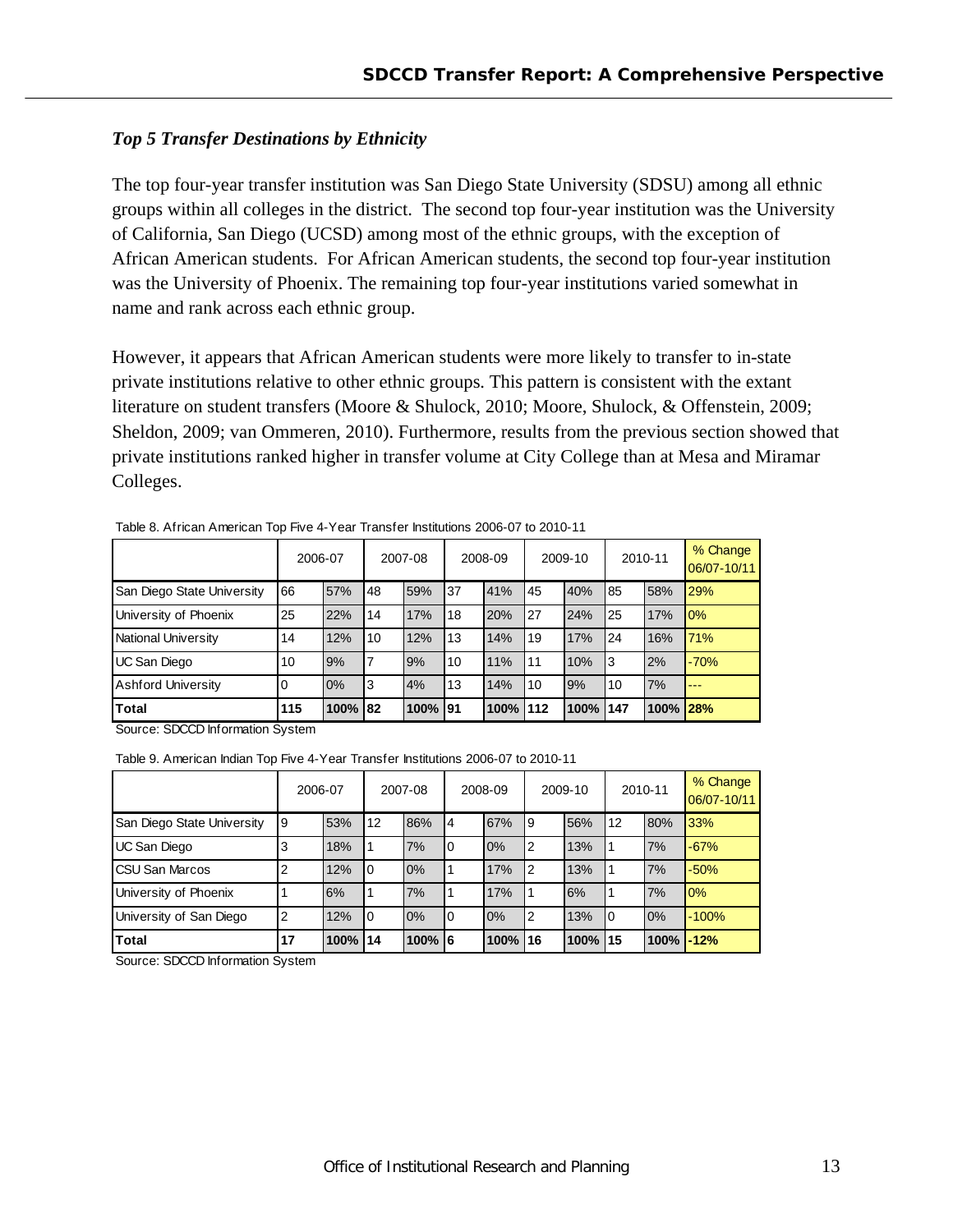|                            | 2006-07 |          |     | 2007-08 |     | 2008-09  |     | 2009-10 |      | 2010-11 | % Change<br>06/07-10/11 |
|----------------------------|---------|----------|-----|---------|-----|----------|-----|---------|------|---------|-------------------------|
| San Diego State University | 151     | 45%      | 152 | 51%     | 85  | 37%      | 108 | 39%     | 186  | 58%     | 23%                     |
| UC San Diego               | 126     | 37%      | 102 | 34%     | 96  | 42%      | 103 | 37%     | 79   | 25%     | $-37%$                  |
| <b>CSU San Marcos</b>      | 35      | 10%      | 26  | 9%      | 21  | 9%       | 34  | 12%     | 23   | 7%      | $-34%$                  |
| National University        | 11      | 3%       | 10  | 3%      | 18  | 8%       | 20  | 7%      | 21   | 7%      | 91%                     |
| University of Phoenix      | 15      | 4%       | 9   | 3%      | 10  | 4%       | 13  | 5%      | 13   | 4%      | $-13%$                  |
| <b>Total</b>               | 338     | 100% 299 |     | 100%    | 230 | 100% 278 |     | 100%    | 1322 | 100%    | $-5%$                   |

#### Table 10. Asian/Pacific Islander Top Five 4-Year Transfer Institutions 2006-07 to 2010-11

Source: SDCCD Information System

#### Table 11. Filipino Top Five 4-Year Transfer Institutions 2006-07 to 2010-11

|                            | 2006-07 |      |     | 2007-08 |     | 2008-09 |     | 2009-10 |             | 2010-11 | % Change<br>06/07-10/11 |
|----------------------------|---------|------|-----|---------|-----|---------|-----|---------|-------------|---------|-------------------------|
| San Diego State University | 75      | 52%  | 82  | 54%     | 41  | 34%     | 60  | 48%     | 71          | 57%     | $-5%$                   |
| UC San Diego               | 26      | 18%  | 21  | 14%     | 32  | 26%     | 11  | 9%      | 20          | 16%     | $-23%$                  |
| <b>ICSU San Marcos</b>     | 25      | 17%  | 23  | 15%     | 22  | 18%     | 27  | 22%     | 16          | 5%      | $-76%$                  |
| National University        | 10      | 7%   | 16  | 11%     | 18  | 15%     | 18  | 14%     | <b>20</b>   | 16%     | 100%                    |
| University of Phoenix      | 8       | 6%   | 9   | 6%      | 8   | 7%      | 9   | 7%      | l8          | 6%      | 0%                      |
| <b>Total</b>               | 144     | 100% | 151 | 100%    | 121 | 100%    | 125 | 100%    | <b>1125</b> | 100%    | $1 - 13%$               |

Source: SDCCD Information System

Table 12. Latino Top Five 4-Year Transfer Institutions 2006-07 to 2010-11

|                            | 2006-07 |          |     | 2007-08 |     | 2008-09  |     | 2009-10 |      | 2010-11         | % Change<br>06/07-10/11 |
|----------------------------|---------|----------|-----|---------|-----|----------|-----|---------|------|-----------------|-------------------------|
| San Diego State University | 225     | 65%      | 259 | 65%     | 112 | 42%      | 181 | 52%     | 311  | 71%             | 38%                     |
| UC San Diego               | 43      | 12%      | 56  | 14%     | 76  | 29%      | 52  | 15%     | 41   | 9%              | $-5%$                   |
| <b>National University</b> | 24      | 7%       | 26  | 7%      | 32  | 12%      | 30  | 9%      | 39   | 9%              | 63%                     |
| University of Phoenix      | 24      | 7%       | 24  | 6%      | 25  | 9%       | 45  | 13%     | 32   | 7%              | 33%                     |
| <b>CSU San Marcos</b>      | 30      | 9%       | 32  | 8%      | 20  | 8%       | 37  | 11%     | 16   | 4%              | $-47%$                  |
| <b>Total</b>               | 346     | 100% 397 |     | 100%    | 265 | 100% 345 |     | 100%    | 1439 | <b>100% 27%</b> |                         |

Source: SDCCD Information System

Table 13. White Top Five 4-Year Transfer Institutions 2006-07 to 2010-11

|                            | 2006-07 |      |     | 2007-08 |     | 2008-09 |     | 2009-10 |      | 2010-11        | % Change<br>06/07-10/11 |
|----------------------------|---------|------|-----|---------|-----|---------|-----|---------|------|----------------|-------------------------|
| San Diego State University | 571     | 60%  | 555 | 62%     | 328 | 50%     | 397 | 50%     | 628  | 65%            | 10%                     |
| UC San Diego               | 177     | 19%  | 159 | 18%     | 181 | 28%     | 156 | 19%     | 140  | 15%            | $-21%$                  |
| <b>CSU San Marcos</b>      | 103     | 11%  | 98  | 11%     | 66  | 10%     | 108 | 13%     | 58   | 6%             | $-44%$                  |
| National University        | 56      | 6%   | 45  | 5%      | 53  | 8%      | 85  | 11%     | 66   | 7%             | 18%                     |
| University of San Diego    | 38      | 4%   | 42  | 5%      | 29  | 4%      | 55  | 7%      | 69   | 7%             | 82%                     |
| <b>Total</b>               | 945     | 100% | 899 | 100%    | 657 | 100%    | 801 | 100%    | 1961 | <b>100% 2%</b> |                         |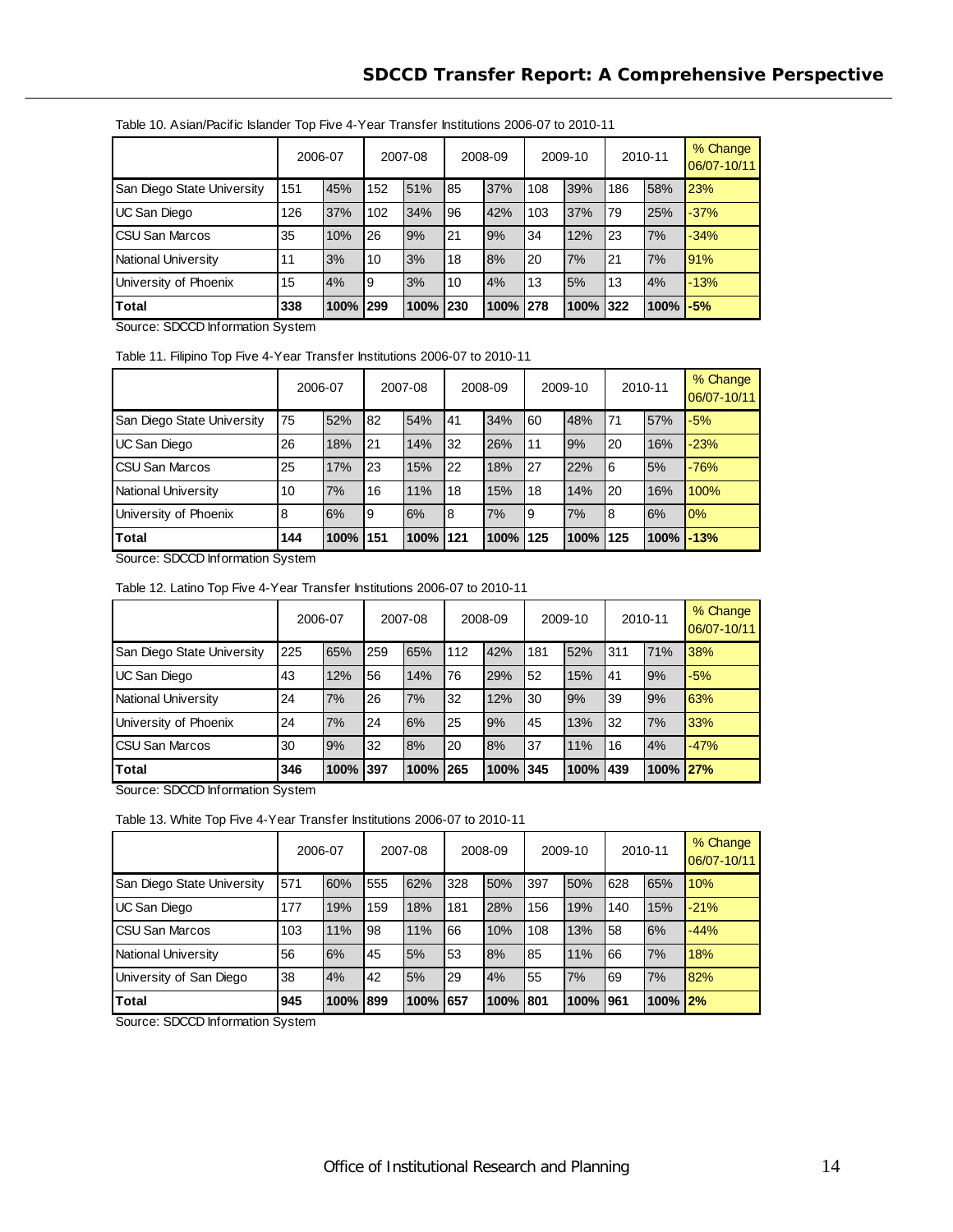## **Transfer Rate**

Overall, the 2004-05 cohort had the highest transfer rate (46%) for the three colleges. The average transfer rate for the three cohorts for all three colleges (44%) was higher compared to the statewide averages (34%). The transfer rate for City College increased substantially from the first cohort in 2003-04 (38%) to the final cohort 2005-06 (49%). At Mesa College the transfer rate increased slightly from the first cohort in 2003-04 (43%) to the final cohort 2005-06 (44%). The transfer rate at Miramar College decreased slightly from the first cohort 2003-04 (40%) to the final cohort in 2005-06 (38%).

It should be noted that the transfer rate patterns are different from the transfer volume patterns. For example the transfer rate of Miramar College is declining, but the transfer volume is increasing. The cohorts for transfer rate include first-time students who attempted a degree applicable English or math course. Transfer volume includes all students (first-time, transfer, etc.) regardless of which courses were taken. Students initially taking courses at another institution would not be included in the transfer rate, but would be included in transfer volume. This would result in higher transfer volume compared to transfer rate.



Figure 6. Overall Transfer Rate by College

Table 14. Overall Transfer Rate by College

|              | Cohort        |                       |         |        |                       |         |                       |       |         |     |  |  |  |  |
|--------------|---------------|-----------------------|---------|--------|-----------------------|---------|-----------------------|-------|---------|-----|--|--|--|--|
|              |               | 2003-04<br>to 2008-09 |         |        | 2004-05<br>to 2009-10 |         | 2005-06<br>to 2010-11 |       |         |     |  |  |  |  |
|              | <b>Cohort</b> | N                     | Percent | Cohort | N                     | Percent | <b>Cohort</b>         | N     | Percent |     |  |  |  |  |
| City         | 1,356         | 513                   | 38%     | 1.504  | 690                   | 46%     | 1.500                 | 730   | 49%     | 44% |  |  |  |  |
| Mesa         | 2,233         | 965                   | 43%     | 2,484  | 1,189                 | 48%     | 2,164                 | 1941  | 44%     | 45% |  |  |  |  |
| Miramar      | 938           | 377                   | 40%     | 910    | 359                   | 40%     | 937                   | 355   | 38%     | 39% |  |  |  |  |
| All Colleges | 4,275         | 1,743                 | l41%    | 4,645  | 2,132                 | 146%    | 4,402                 | 1,934 | 44%     | 44% |  |  |  |  |
| Statewide    |               |                       | 34%     |        |                       | 34%     |                       |       | 34%     | 34% |  |  |  |  |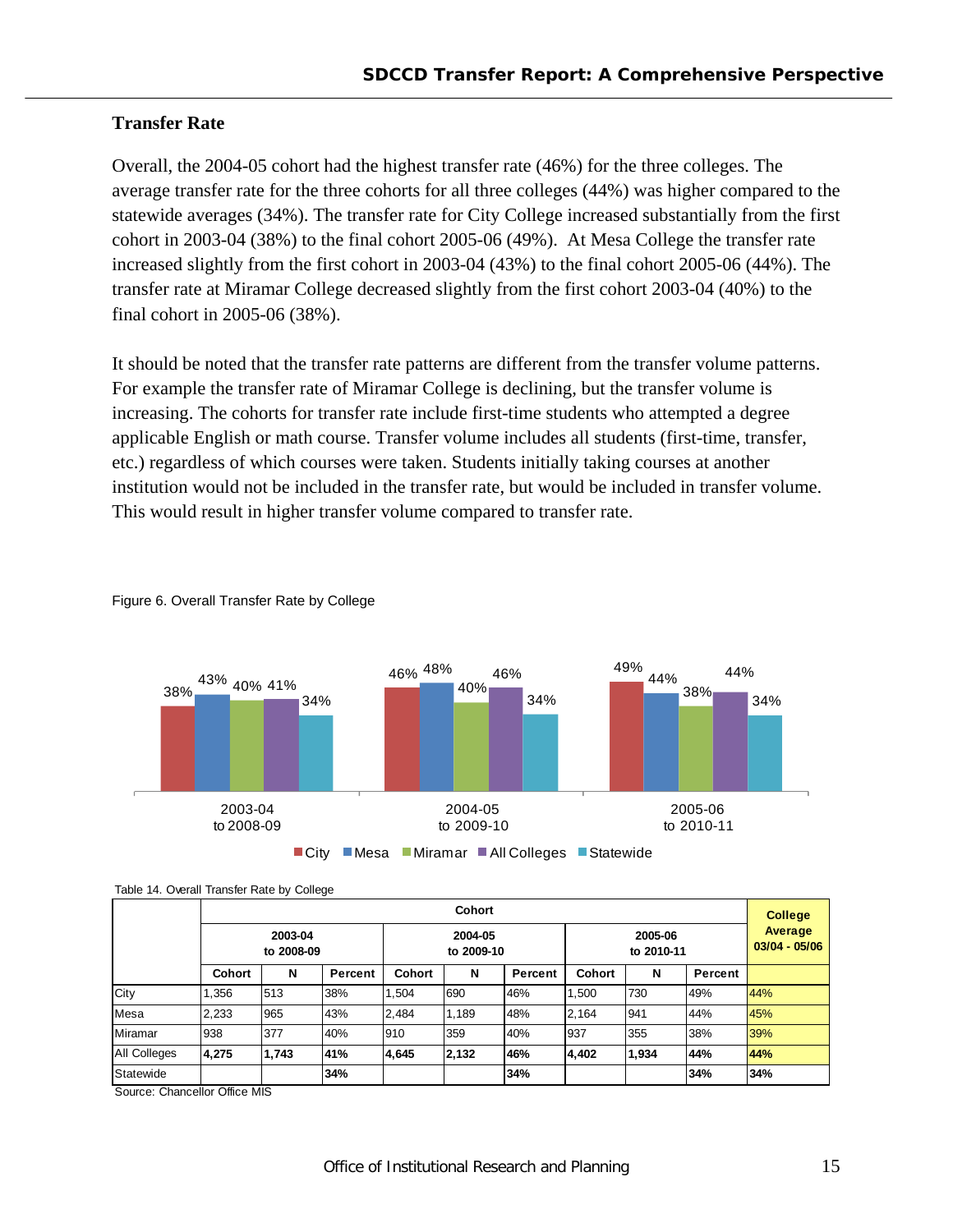## *Transfer Rate by Ethnicity*

The ethnic groups for all three colleges with the highest overall transfer rates were Asian/Pacific Islander and Filipino (52% and 50% respectively). The transfer rates at SDCCD for these ethnic groups were higher than statewide rates (Asian/Pacific Islander 43% & Filipino 34%) These transfer rate patterns are similar to the success and persistence rates for the three colleges except that White students have the second highest average success rates, but are only third in transfer rates.

The ethnic groups with the lowest college average transfer rates were African American (37%), Latino (37%), and American Indian (29%). These transfer rates are all higher compared to the statewide rates (African American 29%, Latino 28%, and American Indian 26%). The retention rates of African American and American Indian have also been the lowest from 2006-07 to 2010-11 compared to the other ethnic groups. This may partially explain the low transfer rates of these two groups. If students are not retained then they cannot progress or complete a transfer pathway.

|                        |             | Cohort             |             |                        |                          |
|------------------------|-------------|--------------------|-------------|------------------------|--------------------------|
|                        | 2003-04     | 2005-06<br>2004-05 |             | <b>College Average</b> | <b>Statewide Average</b> |
|                        | to 2008-09  | to 2009-10         | to 2010-11  | $03/04 - 05/06$        | $03/04 - 05/06$          |
|                        | $(N=2,217)$ | $(N=1,782)$        | $(N=2,171)$ |                        |                          |
| African American       | 36%         | 37%                | 37%         | 37%                    | 29%                      |
| American Indian        | 33%         | 27%                | 29%         | 29%                    | 26%                      |
| Asian/Pacific Islander | 45%         | 58%                | 52%         | 52%                    | 43%                      |
| Filipino               | 44%         | 54%                | 52%         | 50%                    | 34%                      |
| Latino                 | 32%         | 38%                | 39%         | 37%                    | 28%                      |
| <b>White</b>           | 45%         | 46%                | 44%         | 45%                    | 39%                      |
| Unreported             | 40%         | 45%                | 43%         | 43%                    | 36%                      |
| <b>Total</b>           | 41%         | 46%                | 44%         | 44%                    | 34%                      |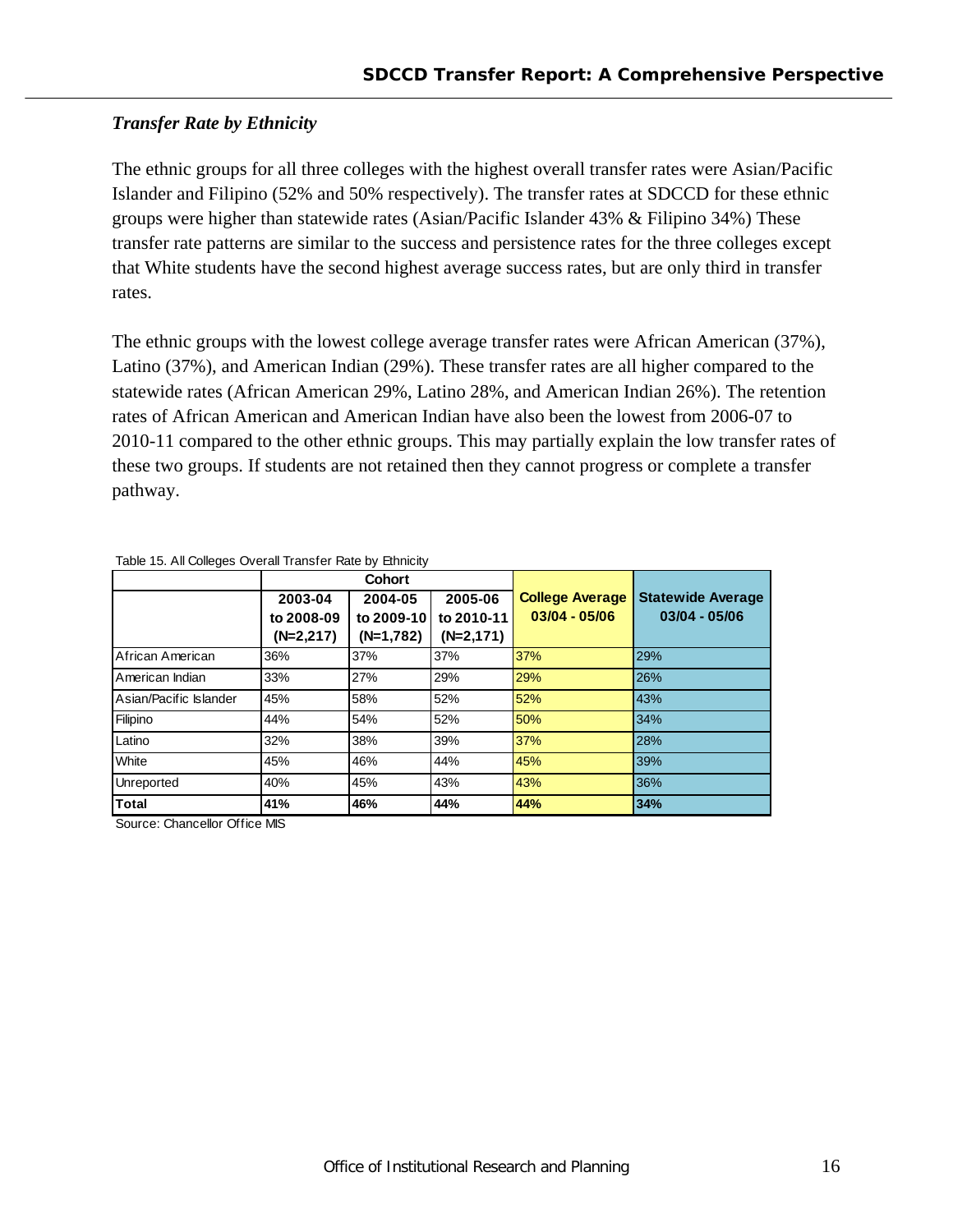| Table 16. City College Overall Transfer Rate by Ethnicity |            |               |            |                        |                          |  |  |  |  |  |
|-----------------------------------------------------------|------------|---------------|------------|------------------------|--------------------------|--|--|--|--|--|
|                                                           |            | <b>Cohort</b> |            |                        |                          |  |  |  |  |  |
|                                                           | 2003-04    | 2004-05       | 2005-06    | <b>College Average</b> | <b>Statewide Average</b> |  |  |  |  |  |
|                                                           | to 2008-09 | to 2009-10    | to 2010-11 | $03/04 - 05/06$        | $03/04 - 05/06$          |  |  |  |  |  |
|                                                           | $(N=513)$  | $(N=690)$     | $(N=730)$  |                        |                          |  |  |  |  |  |
| African American                                          | 30%        | 35%           | 35%        | 34%                    | 29%                      |  |  |  |  |  |
| American Indian                                           | 38%        | 40%           | 33%        | 37%                    | 26%                      |  |  |  |  |  |
| Asian/Pacific Islander                                    | 57%        | 58%           | 55%        | 57%                    | 43%                      |  |  |  |  |  |
| Filipino                                                  | 52%        | 61%           | 81%        | 66%                    | 34%                      |  |  |  |  |  |
| Latino                                                    | 29%        | 39%           | 39%        | 36%                    | 28%                      |  |  |  |  |  |
| <b>White</b>                                              | 43%        | 53%           | 59%        | 52%                    | 39%                      |  |  |  |  |  |
| Unreported                                                | 38%        | 46%           | 46%        | 43%                    | 36%                      |  |  |  |  |  |
| <b>ITotal</b>                                             | 38%        | 46%           | 49%        | 44%                    | 34%                      |  |  |  |  |  |

Source: Chancellor Office MIS

| Table 17. Mesa College Overall Transfer Rate by Ethnicity |  |
|-----------------------------------------------------------|--|
|-----------------------------------------------------------|--|

|                        |            | Cohort      |            |                        |                          |
|------------------------|------------|-------------|------------|------------------------|--------------------------|
|                        | 2003-04    | 2004-05     | 2005-06    | <b>College Average</b> | <b>Statewide Average</b> |
|                        | to 2008-09 | to 2009-10  | to 2010-11 | $03/04 - 05/06$        | $03/04 - 05/06$          |
|                        | $(N=965)$  | $(N=1,189)$ | $(N=941)$  |                        |                          |
| African American       | 42%        | 41%         | 40%        | 41%                    | 29%                      |
| American Indian        | 30%        | 25%         | 33%        | 30%                    | 26%                      |
| Asian/Pacific Islander | 43%        | 58%         | 52%        | 52%                    | 43%                      |
| Filipino               | 44%        | 60%         | 47%        | 51%                    | 34%                      |
| Latino                 | 35%        | 38%         | 40%        | 38%                    | 28%                      |
| <b>White</b>           | 48%        | 46%         | 41%        | 45%                    | 39%                      |
| Unreported             | 41%        | 47%         | 44%        | 44%                    | 36%                      |
| Total                  | 43%        | 48%         | 44%        | 45%                    | 34%                      |

Source: Chancellor Office MIS

#### Table 18. Miramar College Overall Transfer Rate by Ethnicity

|                        |            | Cohort     |            |                        |                          |
|------------------------|------------|------------|------------|------------------------|--------------------------|
|                        | 2003-04    | 2004-05    | 2005-06    | <b>College Average</b> | <b>Statewide Average</b> |
|                        | to 2008-09 | to 2009-10 | to 2010-11 | $03/04 - 05/06$        | 03/04 - 05/06            |
|                        | $(N=377)$  | $(N=359)$  | $(N=355)$  |                        |                          |
| African American       | 46%        | 24%        | 34%        | 35%                    | 29%                      |
| American Indian        | 38%        | 17%        | 33%        | 30%                    | 26%                      |
| Asian/Pacific Islander | 45%        | 52%        | 48%        | 49%                    | 43%                      |
| Filipino               | 38%        | 41%        | 37%        | 38%                    | 34%                      |
| Latino                 | 36%        | 30%        | 32%        | 33%                    | 28%                      |
| White                  | 39%        | 37%        | 35%        | 37%                    | 39%                      |
| Unreported             | 44%        | 41%        | 39%        | 41%                    | 36%                      |
| <b>Total</b>           | 40%        | 40%        | 38%        | 39%                    | 34%                      |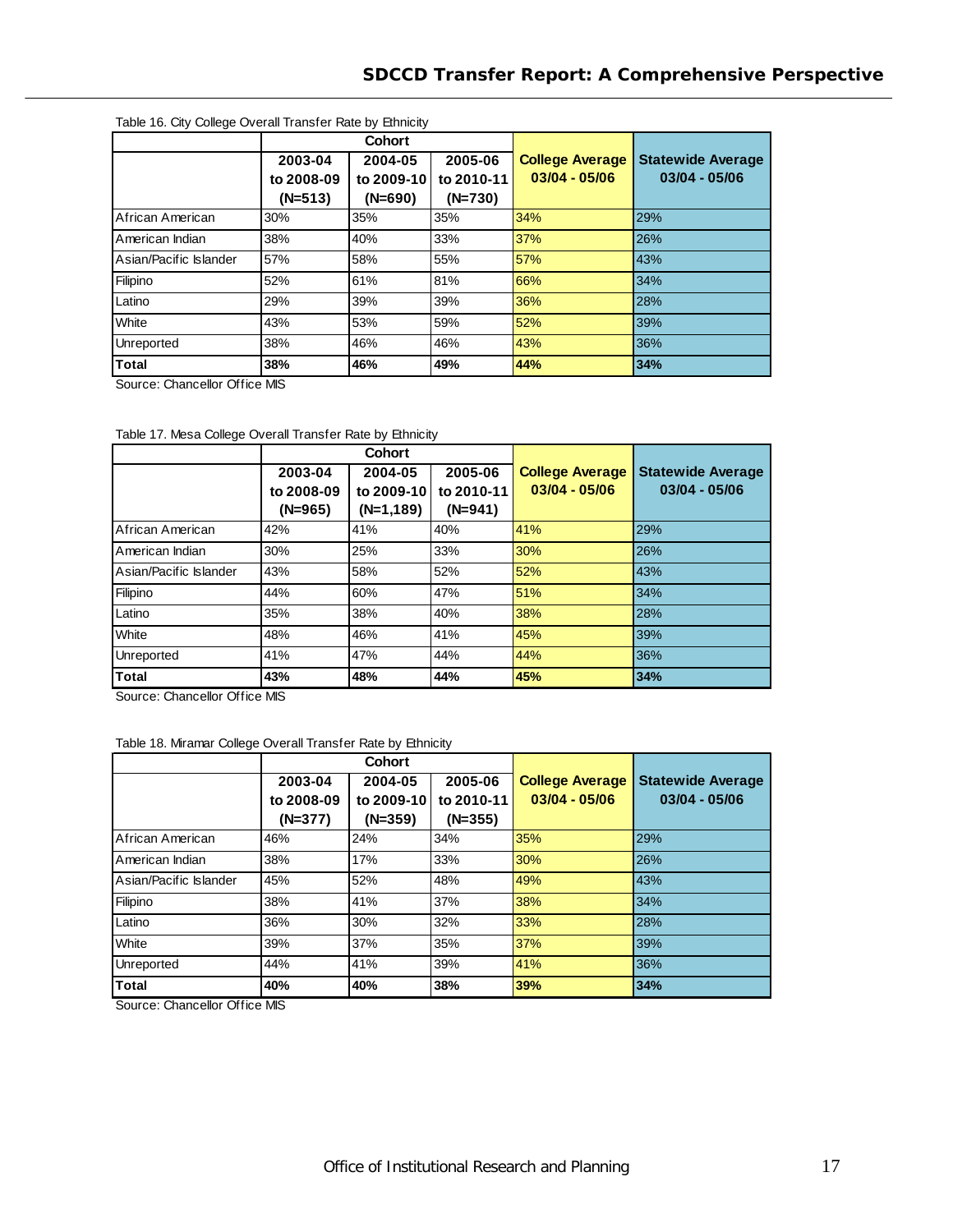## *Transfer Rate by Gender*

Overall, the transfer rates for females (47%) are higher than males (40%) for all three colleges. This is inconsistent with success and retention rates at SDCCD with males and females having nearly the same rate (see SDCCD Fact Book 2011). The three individual colleges follow this transfer rate pattern with City College having the largest percentage difference between females and males (2003-04, females 38% males 37% and 2005-06 females 53% males 42%).

The overall all colleges transfer rate at SDCCD for females (47%) and males (40%) is higher than the statewide rate for females (34%) and males (34%).

Table 19. All Colleges Overall Transfer Rate by Gender

|            |             | <b>Cohort</b> |             |                        |                          |
|------------|-------------|---------------|-------------|------------------------|--------------------------|
|            | 2003-04     | 2004-05       | 2005-06     | <b>College Average</b> | <b>Statewide Average</b> |
|            | to 2008-09  | to 2009-10    | to 2010-11  | $03/04 - 05/06$        | $03/04 - 05/06$          |
|            | $(N=1,743)$ | $(N=2, 132)$  | $(N=1,934)$ |                        |                          |
| Female     | 44%         | 49%           | 48%         | 47%                    | 34%                      |
| Male       | 38%         | 43%           | 39%         | 40%                    | 34%                      |
| Unreported | 0%          | 100%          | 33%         | 30%                    | 33%                      |
| Total      | 41%         | 46%           | 44%         | 44%                    | 34%                      |

Table 20. City College Overall Transfer Rate by Gender

|            |            | <b>Cohort</b> |            |                        |                                             |  |
|------------|------------|---------------|------------|------------------------|---------------------------------------------|--|
|            | 2003-04    | 2004-05       | 2005-06    | <b>College Average</b> | <b>Statewide Average</b><br>$03/04 - 05/06$ |  |
|            | to 2008-09 | to 2009-10    | to 2010-11 | $03/04 - 05/06$        |                                             |  |
|            | $(N=513)$  | (N=690)       | $(N=730)$  |                        |                                             |  |
| Female     | 38%        | 49%           | 53%        | 47%                    | 34%                                         |  |
| Male       | 37%        | 42%           | 42%        | 41%                    | 34%                                         |  |
| Unreported | 0%         |               | 100%       | 50%                    | 33%                                         |  |
| Total      | 38%        | 46%           | 49%        | 44%                    | 34%                                         |  |

Source: Chancellor Office MIS

Table 21. Mesa College Overall Transfer Rate by Gender

|            |                               | <b>Cohort</b> |                        |                          |                 |
|------------|-------------------------------|---------------|------------------------|--------------------------|-----------------|
|            | 2004-05<br>2005-06<br>2003-04 |               | <b>College Average</b> | <b>Statewide Average</b> |                 |
|            | to 2008-09                    | to 2009-10    | to 2010-11             | $03/04 - 05/06$          | $03/04 - 05/06$ |
|            | $(N=965)$                     | $(N=1,189)$   | $(N=941)$              |                          |                 |
| Female     | 47%                           | 50%           | 46%                    | 48%                      | 34%             |
| Male       | 40%                           | 45%           | 40%                    | 42%                      | 34%             |
| Unreported | 0%                            | 100%          |                        | 20%                      | 33%             |
| Total      | 43%                           | 48%           | 44%                    | 45%                      | 34%             |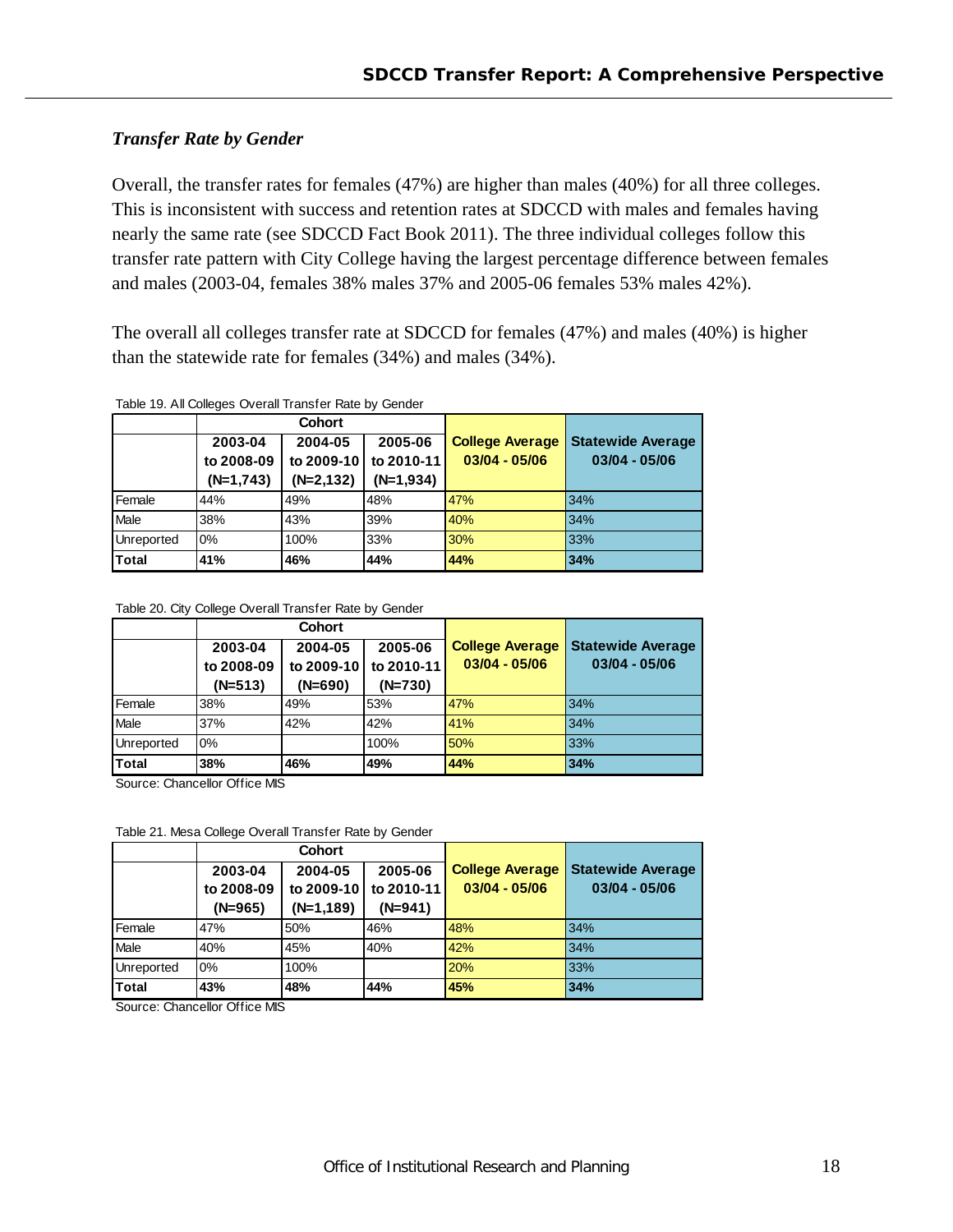| Table 22. Miramar College Overall Transfer Rate by Gender |            |                    |            |                        |                          |  |  |  |
|-----------------------------------------------------------|------------|--------------------|------------|------------------------|--------------------------|--|--|--|
|                                                           |            | <b>Cohort</b>      |            |                        |                          |  |  |  |
|                                                           | 2003-04    | 2004-05<br>2005-06 |            | <b>College Average</b> | <b>Statewide Average</b> |  |  |  |
|                                                           | to 2008-09 | to 2009-10         | to 2010-11 | $03/04 - 05/06$        | 03/04 - 05/06            |  |  |  |
|                                                           | (N=377)    | $(N=359)$          | $(N=355)$  |                        |                          |  |  |  |
| Female                                                    | 43%        | 43%                | 43%        | 43%                    | 34%                      |  |  |  |
| Male                                                      | 37%        | 36%                | 34%        | 36%                    | 34%                      |  |  |  |
| Unreported                                                | 0%         | 100%               | 0%         | 25%                    | 33%                      |  |  |  |
| <b>Total</b>                                              | 40%        | 40%                | 38%        | 39%                    | 34%                      |  |  |  |

Table 22. Miramar College Overall Transfer Rate by Gender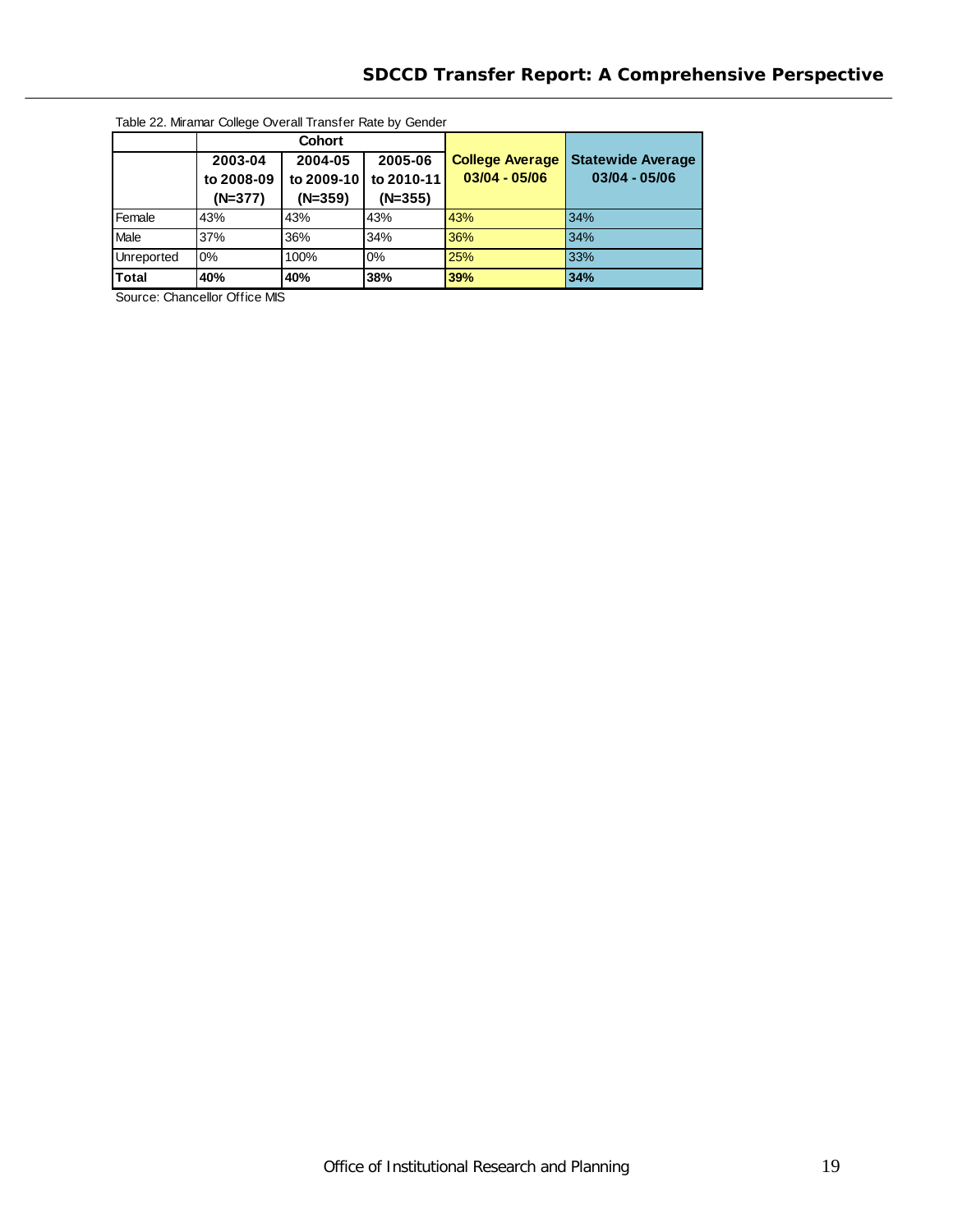## **Transfer Prepared Rate**

This section of the report includes overall transfer rate with the addition of transfer prepared rates. Students who completed 60 UC/CSU transferable units, but did not transfer or obtain an associate's degree are considered transfer prepared. The reason for not transferring or obtaining a degree is unknown.

The transfer rate for the three colleges increased with the addition of transfer prepared students starting with the 2003-04 (47%) cohort to the 2005-06 cohort (51%). In particular, the combined transfer rate for City College increased from the first cohort in 2003-04 (43%) to the final cohort 2005-06 (54%). The combined transfer rate for Mesa College remained relatively stable from the first cohort in 2003-04 (50%) to the final cohort 2005-06 (51%). The transfer rate at Miramar College also remained stable from the first cohort 2003-04 (45%) to the final cohort in 2005-06 (45%). On average the transfer rate would have increased by an additional 6% when transfer prepared students were added.

It should be noted that in an effort to improve transfer, the San Diego Community College District has implemented a degree audit system to help find students who are eligible to be granted a degree which puts students in a better position to transfer.





| Table 23. Overall Transfer Prepared Rate by College |  |  |  |
|-----------------------------------------------------|--|--|--|
|                                                     |  |  |  |

|                     | <b>Cohort</b>              |                      |                       |                            |                             |         |                            | <b>College</b>       |         |     |
|---------------------|----------------------------|----------------------|-----------------------|----------------------------|-----------------------------|---------|----------------------------|----------------------|---------|-----|
|                     | 2003-04<br>to 2008-09      |                      | 2004-05<br>to 2009-10 |                            | 2005-06<br>to 2010-11       |         | Average<br>$03/04 - 05/06$ |                      |         |     |
|                     | Actual<br><b>Transfers</b> | Transter<br>Prepared | Percent               | Actual<br><b>Transfers</b> | <b>Transfer</b><br>Prepared | Percent | Actual<br><b>Transfers</b> | Transter<br>Prepared | Percent |     |
| City                | 513                        | 166                  | 43%                   | 690                        | 100                         | 53%     | 730                        | 86                   | 54%     | 50% |
| Mesa                | 965                        | 145                  | 50%                   | 1.189                      | 182                         | 55%     | 941                        | 170                  | 51%     | 52% |
| Miramar             | 377                        | 49                   | 45%                   | 359                        | 71                          | 47%     | 355                        | 66                   | 45%     | 46% |
| <b>All Colleges</b> | 1,743                      | 247                  | 47%                   | 2,132                      | 326                         | 53%     | 1,934                      | 306                  | 51%     | 50% |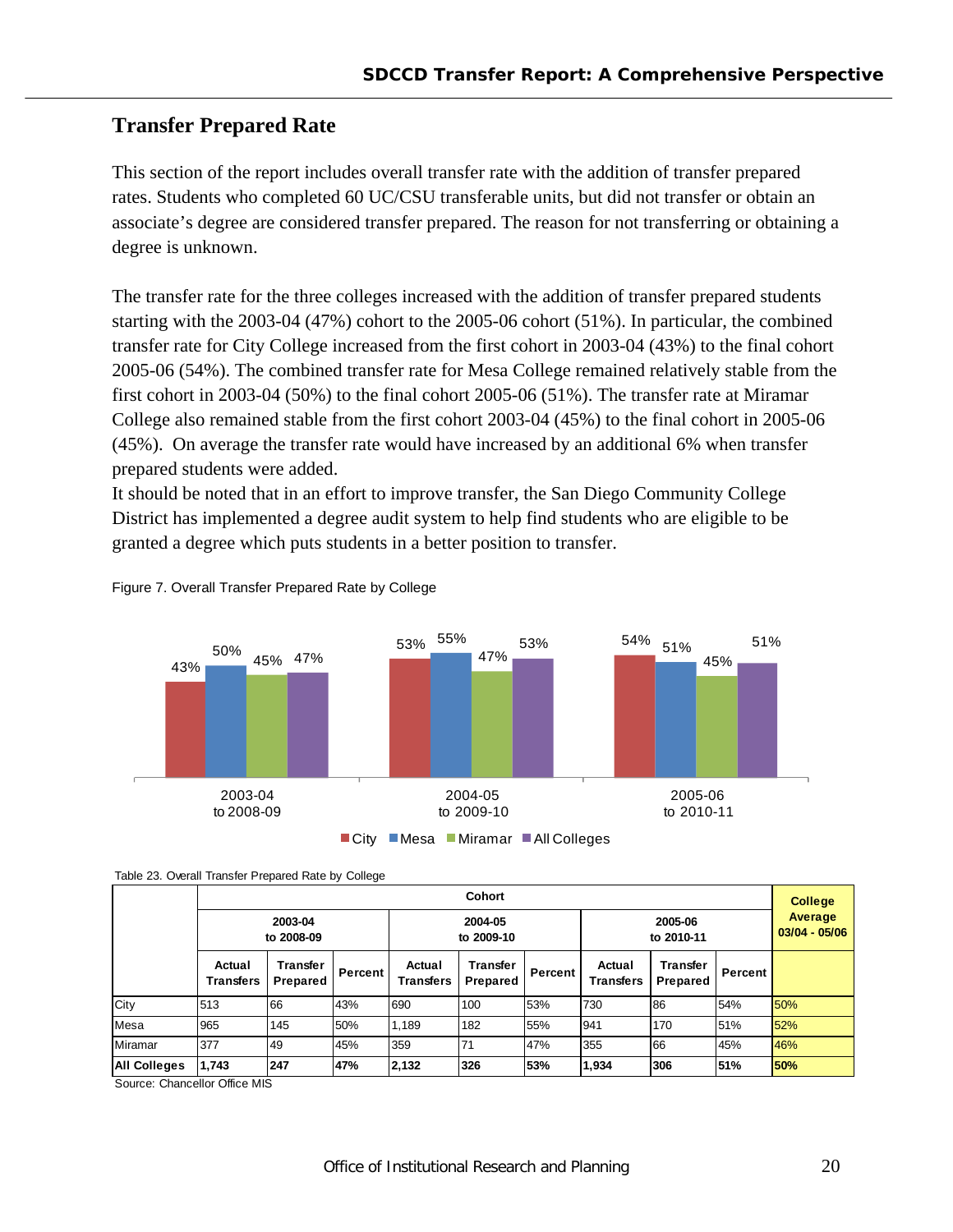| Table 24. All Colleges Overall Transfer Prepared Rate by Ethnicity |                       |                       |                       |                                           |
|--------------------------------------------------------------------|-----------------------|-----------------------|-----------------------|-------------------------------------------|
|                                                                    |                       | <b>Cohort</b>         |                       |                                           |
|                                                                    | 2003-04<br>to 2008-09 | 2004-05<br>to 2009-10 | 2005-06<br>to 2010-11 | <b>College Average</b><br>$03/04 - 05/06$ |
| African American                                                   | 40%                   | 43%                   | 43%                   | 42%                                       |
| <b>American Indian</b>                                             | 48%                   | 38%                   | 37%                   | 41%                                       |
| Asian/Pacific Islander                                             | 51%                   | 64%                   | 58%                   | 58%                                       |
| Filipino                                                           | 50%                   | 60%                   | 58%                   | 56%                                       |
| Latino                                                             | 37%                   | 47%                   | 45%                   | 44%                                       |
| <b>White</b>                                                       | 51%                   | 53%                   | 51%                   | 51%                                       |
| Unreported                                                         | 45%                   | 51%                   | 53%                   | 50%                                       |
| Total                                                              | 47%                   | 53%                   | 51%                   | 50%                                       |

Source: Chancellor Office MIS

Table 25. All Colleges Overall Transfer Prepared Rate by Gender

|            | 2003-04<br>to 2008-09 | 2004-05<br>to 2009-10 | 2005-06<br>to 2010-11 | <b>College Average</b><br>$03/04 - 05/06$ |
|------------|-----------------------|-----------------------|-----------------------|-------------------------------------------|
| Female     | 49%                   | 56%                   | 54%                   | 53%                                       |
| Male       | 44%                   | 50%                   | 47%                   | 47%                                       |
| Unreported | 20%                   | 100%                  | 67%                   | 50%                                       |
| Total      | 47%                   | 53%                   | 51%                   | 50%                                       |